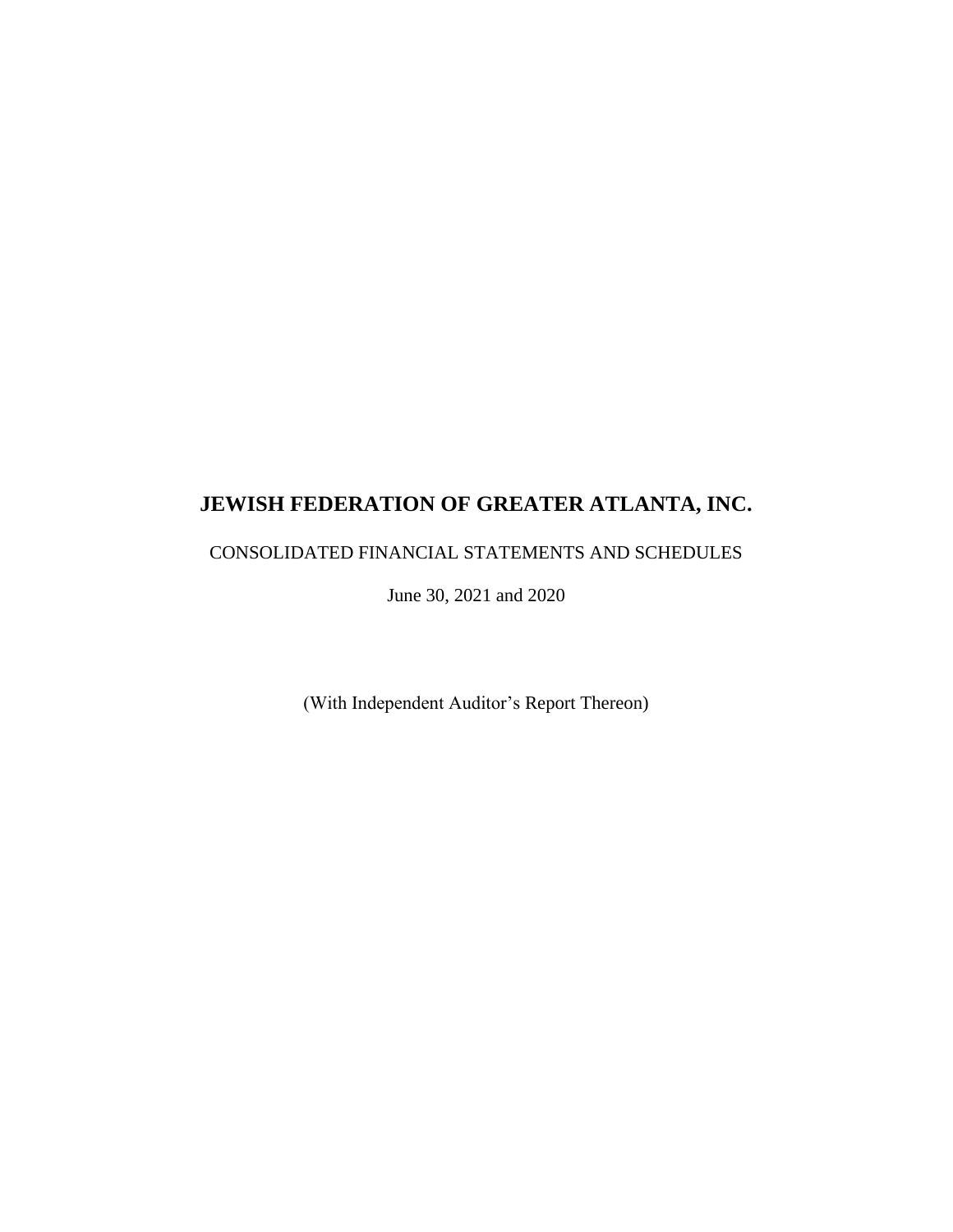### Table of Contents

|                                                       | Page    |
|-------------------------------------------------------|---------|
| Independent Auditor's Report                          |         |
| <b>Consolidated Financial Statements</b>              |         |
| <b>Consolidated Statements of Financial Position</b>  |         |
| <b>Consolidated Statements of Activities</b>          | $2 - 3$ |
| <b>Consolidated Statements of Functional Expenses</b> | $4 - 5$ |
| <b>Consolidated Statements of Cash Flows</b>          | 6       |
| Notes to the Consolidated Financial Statements        | 7 - 26  |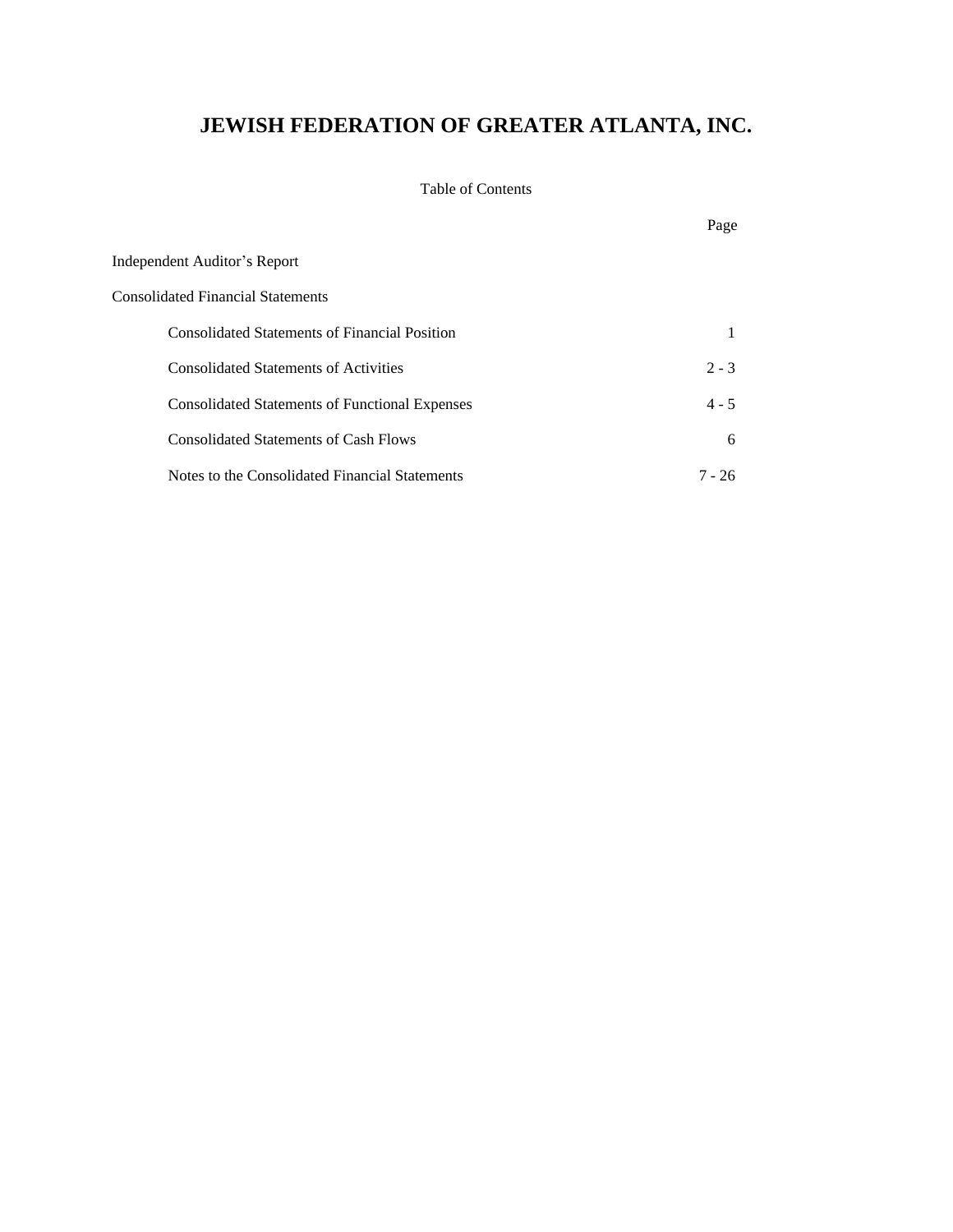#### **INDEPENDENT AUDITOR'S REPORT**

To the Board of Directors of the Jewish Federation of Greater Atlanta, Inc. Atlanta, Georgia

We have audited the accompanying consolidated financial statements of the **Jewish Federation of Greater Atlanta, Inc.** (the "Federation"), which comprise the statements of financial position as of June 30, 2021 and 2020, and the related consolidated statements of activities, functional expenses, and cash flows for the years then ended, and the related notes to the financial statements.

#### **Management's Responsibility for the Financial Statements**

Management is responsible for the preparation and fair presentation of these consolidated financial statements in accordance with accounting principles generally accepted in the United States. This includes the design, implementation, and maintenance of internal control relevant to the preparation and fair presentation of consolidated financial statements that are free from material misstatement, whether due to fraud or error.

#### **Auditor's Responsibility**

Our responsibility is to express an opinion on these consolidated financial statements based on our audits. We conducted our audits in accordance with auditing standards generally accepted in the United States. Those standards require that we plan and perform the audits to obtain reasonable assurance about whether the consolidated financial statements are free from material misstatement. An audit involves performing procedures to obtain audit evidence about the amounts and disclosures in the consolidated financial statements. The procedures selected depend on our judgment, including the assessment of the risks of material misstatement of the financial statements, whether due to fraud or error. In making those risk assessments, we consider internal control relevant to the Federation's preparation and fair presentation of the consolidated financial statements in order to design audit procedures that are appropriate in the circumstances, but not for the purpose of expressing an opinion on the effectiveness of the Federation's internal control. Accordingly, we express no such opinion. An audit also includes evaluating the appropriateness of accounting policies used and the reasonableness of significant accounting estimates made by management, as well as evaluating the overall presentation of the consolidated financial statements. We believe that the audit evidence we have obtained is sufficient and appropriate to provide a basis for our audit opinion.

#### **Opinion**

In our opinion, the consolidated financial statements referred to above present fairly, in all material respects, the financial position of the Jewish Federation of Greater Atlanta, Inc. as of June 30, 2021 and 2020*,* and the changes in their net assets and their cash flows for the years then ended in accordance with accounting principles generally accepted in the United States.

Windham Brannon, LLC

January 13, 2022 Certified Public Accountants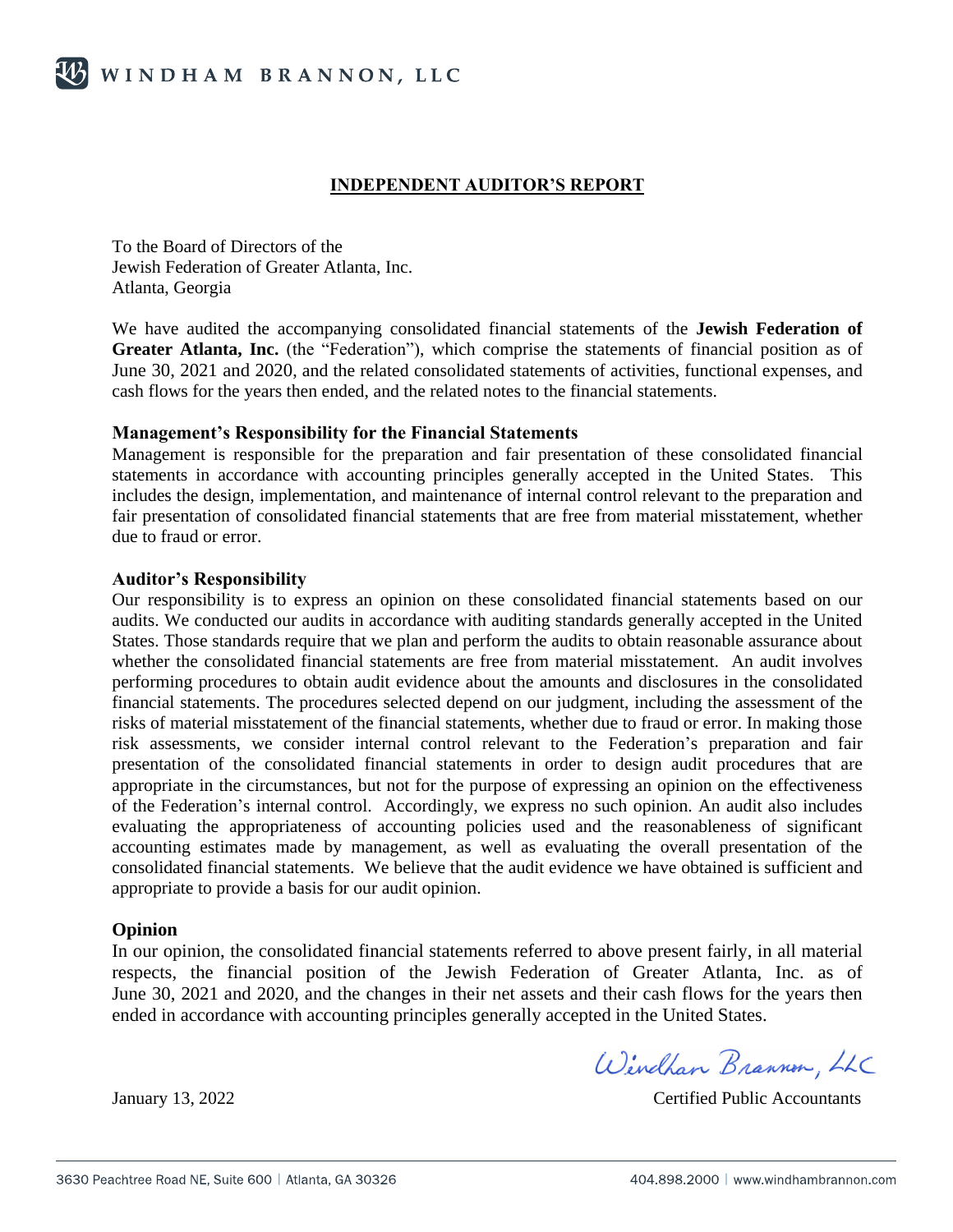#### Consolidated Statements of Financial Position

#### June 30, 2021 and 2020 (in Thousands)

|                                                             | 2021 |         |    | 2020    |  |  |
|-------------------------------------------------------------|------|---------|----|---------|--|--|
| <b>Assets</b>                                               |      |         |    |         |  |  |
| Cash and cash equivalents                                   | \$   | 174,563 | \$ | 173,388 |  |  |
| Pledges receivable, net of allowance for                    |      |         |    |         |  |  |
| uncollectible accounts                                      |      | 10,675  |    | 10,853  |  |  |
| Investments                                                 |      | 201,691 |    | 169,882 |  |  |
| Prepaid expenses and other assets                           |      | 220     |    | 301     |  |  |
| Land, building, and equipment, net of accumulated           |      |         |    |         |  |  |
| depreciation                                                |      | 13,319  |    | 13,635  |  |  |
| Total assets                                                | S    | 400,468 | \$ | 368,059 |  |  |
| <b>Liabilities and Net Assets</b>                           |      |         |    |         |  |  |
| Liabilities:                                                |      |         |    |         |  |  |
| Allocations payable:                                        |      |         |    |         |  |  |
| Domestic                                                    | \$   | 13,186  | \$ | 12,705  |  |  |
| Overseas                                                    |      | 2,816   |    | 2,867   |  |  |
| Donor designated                                            |      | 1,329   |    | 1,387   |  |  |
| Total allocations payable                                   |      | 17,331  |    | 16,959  |  |  |
| Accounts payable and accrued expenses                       |      | 2,264   |    | 2,090   |  |  |
| Obligations to other organizations for assets held in trust |      | 60,130  |    | 48,728  |  |  |
| <b>Trust obligations</b>                                    |      | 1,915   |    | 1,636   |  |  |
| <b>Total liabilities</b>                                    |      | 81,640  |    | 69,413  |  |  |
| Net assets:                                                 |      |         |    |         |  |  |
| Without donor restrictions                                  |      | 292,145 |    | 274,581 |  |  |
| With donor restrictions                                     |      | 26,683  |    | 24,065  |  |  |
| Total net assets                                            |      | 318,828 |    | 298,646 |  |  |
|                                                             |      |         |    |         |  |  |
| Total liabilities and net assets                            | \$   | 400,468 | \$ | 368,059 |  |  |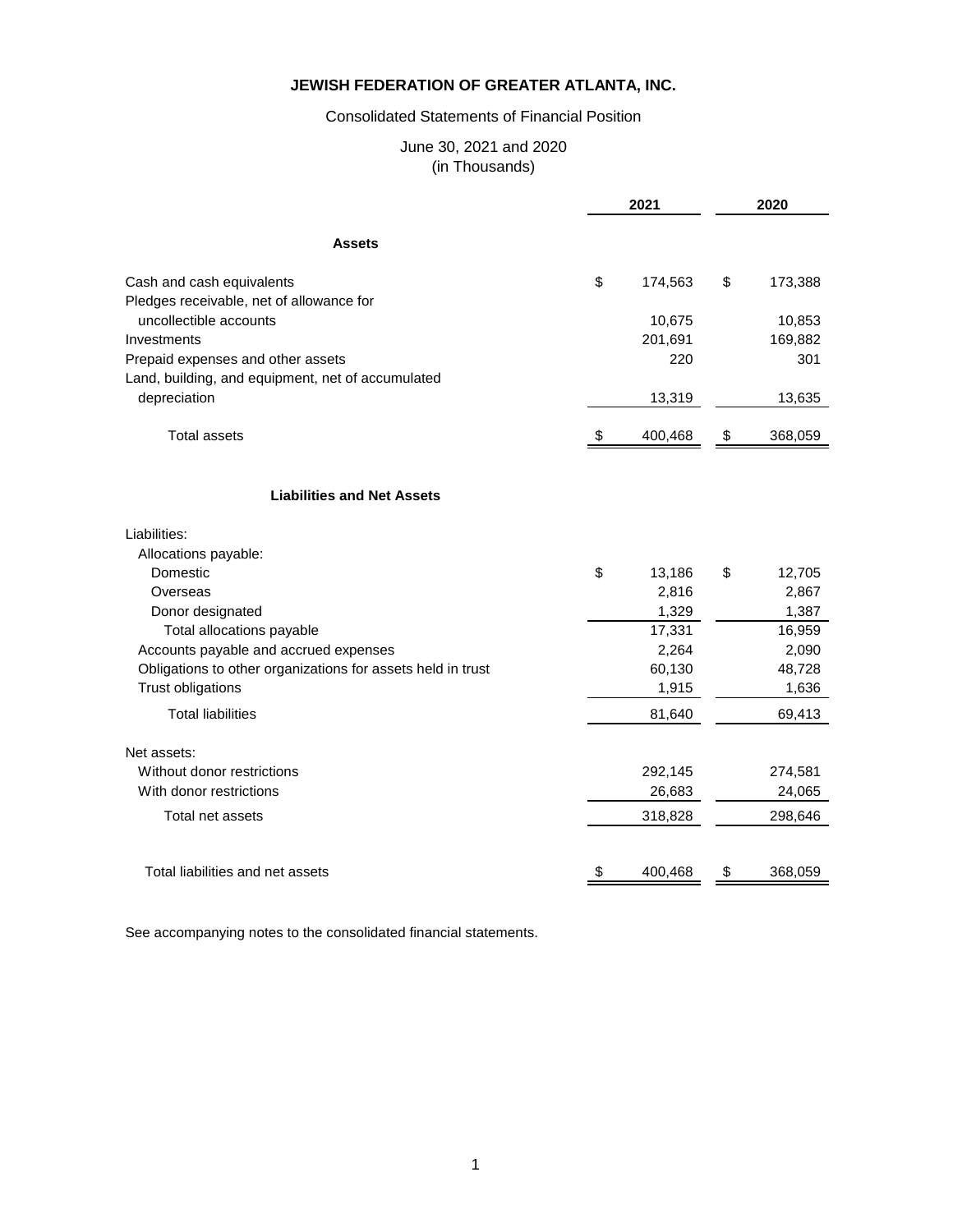## Consolidated Statement of Activities

## Year ended June 30, 2021

## (in Thousands)

|                                                                                                                                                                                      |                                      | Year Ended June 30, 2021       |               |                                |                                 |
|--------------------------------------------------------------------------------------------------------------------------------------------------------------------------------------|--------------------------------------|--------------------------------|---------------|--------------------------------|---------------------------------|
|                                                                                                                                                                                      | <b>Without Donor</b>                 | <b>With Donor</b>              |               |                                | 2020                            |
|                                                                                                                                                                                      | <b>Restrictions</b>                  | <b>Restrictions</b>            |               | <b>Total</b>                   | <b>Total</b>                    |
| Revenues and other support:<br>Pledges to campaigns<br>Endowment funds grants to campaigns<br>Less provision for uncollectible pledges<br>Net pledges and grants to campaigns        | \$<br>7,243<br>350<br>(581)<br>7,012 | \$<br>1,639<br>(350)<br>1,289  | \$            | 8,882<br>(581)<br>8,301        | \$<br>11,091<br>(488)<br>10,603 |
| Contributions to supporting foundations and ALEF<br>Net assets released from restrictions<br>Total donor support                                                                     | 26,679<br>12,391<br>46,082           | 6,964<br>(12, 391)<br>(4, 138) |               | 33,643<br>41,944               | 33,653<br>44,256                |
| Investment income<br>Grants, program fees and other income<br>Total other support                                                                                                    | 25,319<br>2,423<br>27,742            | 3,349<br>3,407<br>6,756        |               | 28,668<br>5,830<br>34,498      | 1,865<br>6,285<br>8,150         |
| Total revenues and other support                                                                                                                                                     | 73,824                               | 2,618                          |               | 76,442                         | 52,406                          |
| Allocations and expenses:<br>Allocations:<br>Domestic<br>Overseas                                                                                                                    | 43,314<br>2,816                      |                                |               | 43,314<br>2,816                | 39,829<br>2,867                 |
| Programs                                                                                                                                                                             | 4,607                                |                                |               | 4,607                          | 4,569                           |
| Support service expense:<br>Administration of allocations & programs<br>Fund raising<br>Management and general<br>Total support services                                             | 515<br>2,244<br>2,305<br>5,064       |                                |               | 515<br>2,244<br>2,305<br>5,064 | 707<br>2,463<br>2,185<br>5,355  |
| Endowment expenses                                                                                                                                                                   | 1,176                                |                                |               | 1,176                          | 1,218                           |
| Total allocations and expenses                                                                                                                                                       | 56,977                               |                                |               | 56,977                         | 53,838                          |
| Increase (decrease) in net assets from operations                                                                                                                                    | 16,847                               | 2,618                          |               | 19,465                         | (1, 432)                        |
| Other inceases (decreases) in net assets:<br>Pension-related income/(expense) other than net<br>periodic pension cost<br>Transfer of assets from entity not under Federation control | 717                                  |                                |               | 717                            | (309)<br>2,562                  |
| Total other non-operating items                                                                                                                                                      | 717                                  |                                |               | 717                            | 2,253                           |
| Net increase in net assets                                                                                                                                                           | 17,564                               | 2,618                          |               | 20,182                         | 821                             |
| Net assets at beginning of year                                                                                                                                                      | 274,581                              | 24,065                         |               | 298,646                        | 297,825                         |
| Net assets at end of year                                                                                                                                                            | \$<br>292,145                        | \$<br>26,683                   | $\mathsf{\$}$ | 318,828                        | \$<br>298,646                   |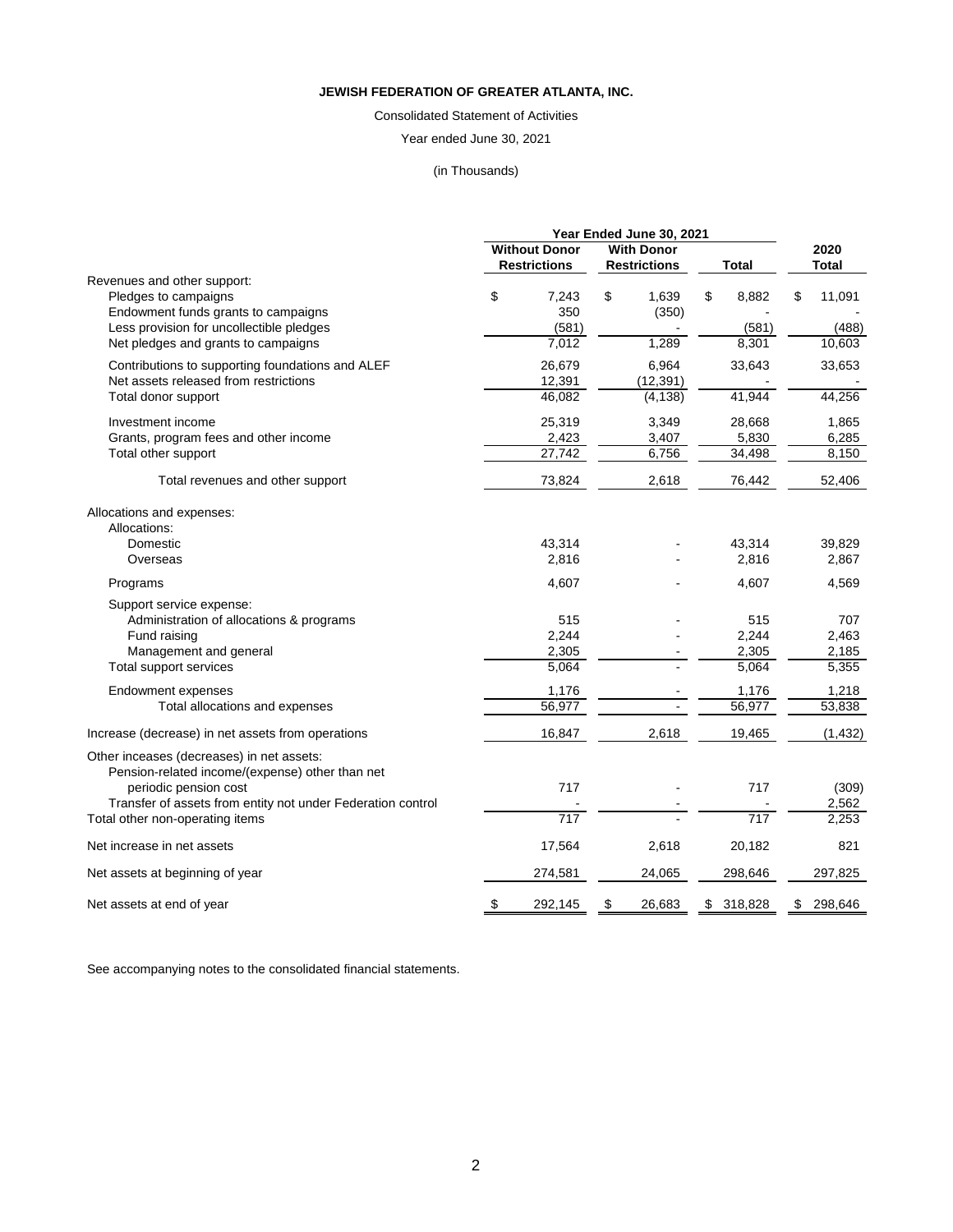### Consolidated Statement of Activities

Year ended June 30, 2020

## (in Thousands)

|                                                                                                                                          |    | Year Ended June 30, 2020       |                          |    |                                |
|------------------------------------------------------------------------------------------------------------------------------------------|----|--------------------------------|--------------------------|----|--------------------------------|
|                                                                                                                                          |    | <b>Without Donor</b>           | <b>With Donor</b>        |    |                                |
|                                                                                                                                          |    | <b>Restrictions</b>            | <b>Restrictions</b>      |    | <b>Total</b>                   |
| Revenues and other support:<br>Pledges to campaigns<br>Endowment funds grants to campaigns<br>Less provision for uncollectible pledges   | \$ | 8,106<br>479<br>(488)          | \$<br>2,985<br>(479)     | \$ | 11,091<br>(488)                |
| Net pledges and grants to campaigns                                                                                                      |    | 8,097                          | 2,506                    |    | 10,603                         |
| Contributions to supporting foundations and ALEF<br>Net assets released from restrictions<br>Total donor support                         |    | 27,809<br>7,748<br>43,654      | 5,844<br>(7, 748)<br>602 |    | 33,653<br>44,256               |
|                                                                                                                                          |    |                                |                          |    |                                |
| Investment income<br>Grants, program fees and other income<br>Total other support                                                        |    | 1,828<br>4,058<br>5,886        | 37<br>2,227<br>2,264     |    | 1,865<br>6,285<br>8,150        |
| Total revenues and other support                                                                                                         |    | 49,540                         | 2,866                    |    | 52,406                         |
| Allocations and expenses:<br>Allocations:<br>Domestic<br>Overseas                                                                        |    | 39,829<br>2,867                |                          |    | 39,829<br>2,867                |
| Programs                                                                                                                                 |    | 4,569                          |                          |    | 4,569                          |
| Support service expense:<br>Administration of allocations & programs<br>Fund raising<br>Management and general<br>Total support services |    | 707<br>2,463<br>2,185<br>5,355 |                          |    | 707<br>2,463<br>2,185<br>5,355 |
| Endowment expenses                                                                                                                       |    | 1,218                          |                          |    | 1,218                          |
| Total allocations and expenses                                                                                                           |    | 53,838                         |                          |    | 53,838                         |
| Increase (decrease) in net assets from operations                                                                                        |    | (4, 298)                       | 2,866                    |    | (1, 432)                       |
| Other inceases (decreases) in net assets:<br>Pension-related expense other than net<br>periodic pension cost                             |    | (309)                          |                          |    | (309)                          |
| Transfer of assets from entity not under Federation control                                                                              |    | 2,562                          |                          |    | 2,562                          |
| Total other non-operating items                                                                                                          |    | 2,253                          |                          |    | 2,253                          |
| Net (decrease) increase in net assets                                                                                                    |    | (2,045)                        | 2,866                    |    | 821                            |
| Net assets at beginning of year                                                                                                          |    | 276,626                        | 21,199                   |    | 297,825                        |
| Net assets at end of year                                                                                                                | \$ | 274,581                        | \$<br>24,065             | \$ | 298,646                        |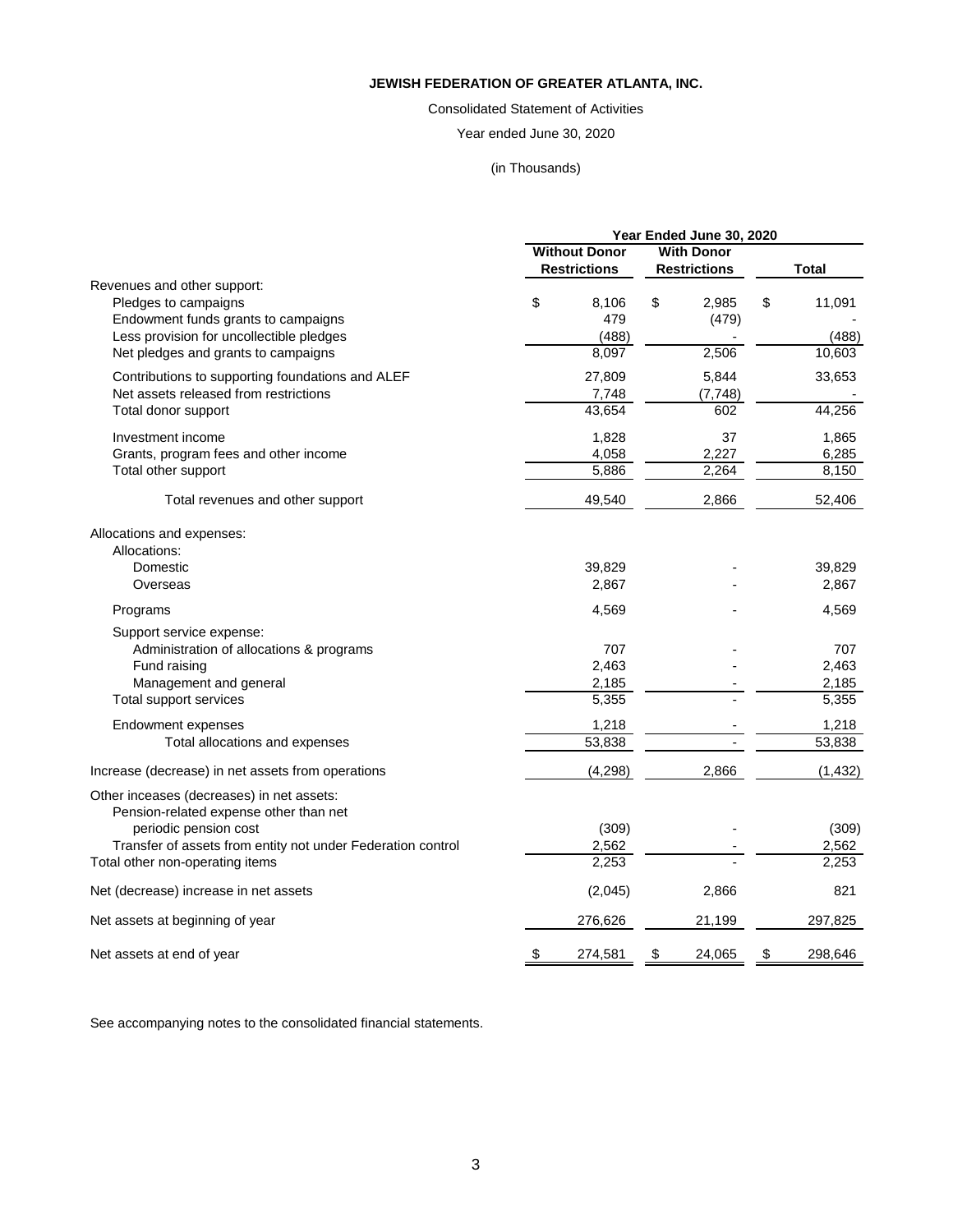## Consolidated Statement of Functional Expenses

## Year ended June 30, 2021

## (in Thousands)

|                                  |    |                    |                         |          | <b>Allocations</b>             |                                  |             | Management     |                                   |                  |        |              |
|----------------------------------|----|--------------------|-------------------------|----------|--------------------------------|----------------------------------|-------------|----------------|-----------------------------------|------------------|--------|--------------|
|                                  |    | <b>Allocations</b> |                         |          |                                | and Program                      | <b>Fund</b> |                | and                               | <b>Endowment</b> |        | <b>Total</b> |
|                                  |    |                    |                         | Programs | Administration                 | Raising                          |             | General        | <b>Expenses</b>                   | <b>Expenses</b>  |        |              |
| Allocations                      |    |                    |                         |          |                                |                                  |             |                |                                   |                  |        |              |
| Domestic                         | \$ | 43,314             | \$                      | $\sim$   | \$<br>$\overline{\phantom{0}}$ | \$<br>$\blacksquare$             | \$          | $\blacksquare$ | $\sqrt[6]{\frac{1}{2}}$<br>$\sim$ | \$               | 43,314 |              |
| Overseas                         |    | 2,816              |                         |          |                                |                                  |             | ٠              | $\blacksquare$                    |                  | 2,816  |              |
| <b>Total Allocations</b>         |    | 46,130             |                         |          |                                |                                  |             | $\overline{a}$ | $\blacksquare$                    |                  | 46,130 |              |
| Expenses                         |    |                    |                         |          |                                |                                  |             |                |                                   |                  |        |              |
| Personnel:                       |    |                    |                         |          |                                |                                  |             |                |                                   |                  |        |              |
| Salaries and benefits            |    | ۰                  |                         | 2,197    | 515                            | 1,606                            |             | 1,637          |                                   |                  | 5,955  |              |
| Contracted services              |    |                    |                         | 605      |                                | 176                              |             | 243            | 119                               |                  | 1,143  |              |
| Total personnel                  |    | ÷.                 |                         | 2,802    | 515                            | 1,782                            |             | 1,880          | 119                               |                  | 7,098  |              |
| Travel, conferences and missions |    |                    |                         | ٠        |                                | $\overline{7}$                   |             | 5              |                                   |                  | 12     |              |
| General office                   |    |                    |                         | 32       |                                | 17                               |             | 19             |                                   |                  | 68     |              |
| Occupancy                        |    |                    |                         | 154      |                                | 148                              |             | 122            | 373                               |                  | 797    |              |
| Other operating expenses         |    |                    |                         | 59       |                                | 34                               |             | 96             | 210                               |                  | 399    |              |
| Programs & events                |    | $\blacksquare$     |                         | 1,443    |                                | 190                              |             | 101            | 244                               |                  | 1,978  |              |
| Depreciation                     |    | ۰                  |                         | 117      |                                | 66                               |             | 82             | 230                               |                  | 495    |              |
| Total allocations and expenses   | \$ | 46,130             | $\overline{\mathbf{e}}$ | 4,607    | 515<br>\$                      | 2,244<br>$\overline{\mathbf{e}}$ | \$          | 2,305          | $\overline{\mathcal{S}}$<br>1,176 | \$               | 56,977 |              |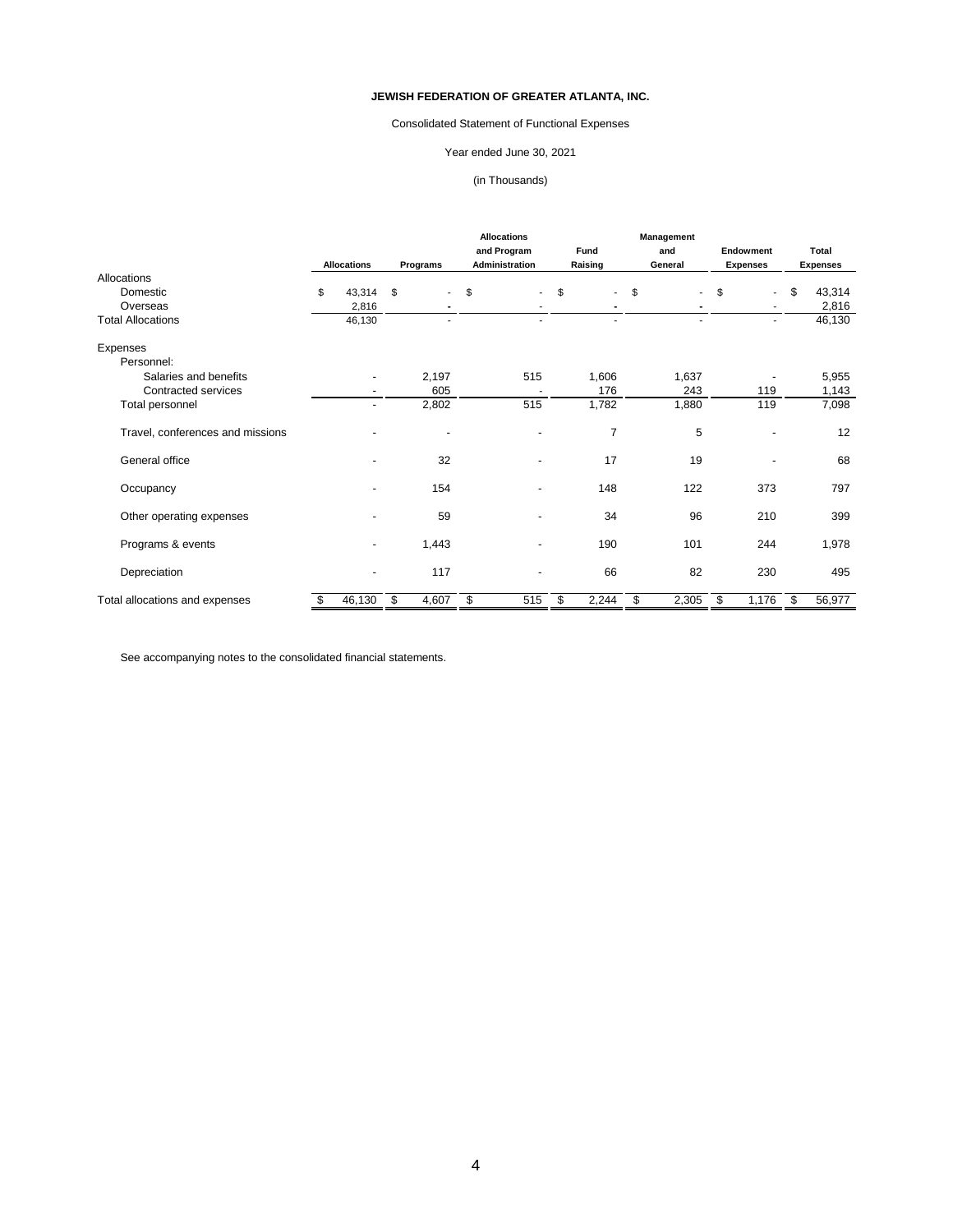## Consolidated Statement of Functional Expenses

## Year ended June 30, 2020

## (in Thousands)

|                                  |    |                    |               |          | <b>Allocations</b>       |                | <b>Management</b>    |                 |                                     |
|----------------------------------|----|--------------------|---------------|----------|--------------------------|----------------|----------------------|-----------------|-------------------------------------|
|                                  |    |                    |               |          | and Program              | <b>Fund</b>    | and                  | Endowment       | <b>Total</b>                        |
|                                  |    | <b>Allocations</b> |               | Programs | <b>Administration</b>    | Raising        | General              | <b>Expenses</b> | <b>Expenses</b>                     |
| Allocations                      |    |                    |               |          |                          |                |                      |                 |                                     |
| Domestic                         | \$ | 39,829             | \$            | $\sim$   | \$<br>$\sim$             | \$<br>$\sim$   | \$<br>$\blacksquare$ | \$<br>$\sim$    | $\boldsymbol{\mathsf{s}}$<br>39,829 |
| Overseas                         |    | 2,867              |               |          |                          |                | $\blacksquare$       |                 | 2,867                               |
| <b>Total Allocations</b>         |    | 42,696             |               | $\sim$   | $\overline{\phantom{0}}$ | $\overline{a}$ | $\mathbf{r}$         | $\sim$          | 42,696                              |
| Expenses                         |    |                    |               |          |                          |                |                      |                 |                                     |
| Personnel:                       |    |                    |               |          |                          |                |                      |                 |                                     |
| Salaries and benefits            |    | $\blacksquare$     |               | 2,203    | 694                      | 1,826          | 1,394                |                 | 6,117                               |
| Contracted services              |    |                    |               | 791      |                          | 154            | 199                  | 107             | 1,251                               |
| Total personnel                  |    | $\blacksquare$     |               | 2,994    | 694                      | 1,980          | 1,593                | 107             | 7,368                               |
| Travel, conferences and missions |    |                    |               | 209      | 4                        | 55             | 18                   | 23              | 309                                 |
| General office                   |    | ۰                  |               | 39       | ۰                        | 20             | 23                   |                 | 82                                  |
| Occupancy                        |    |                    |               | 215      |                          | 113            | 144                  | 279             | 751                                 |
| Other operating expenses         |    |                    |               | 96       | ۰                        | 59             | 101                  | 200             | 456                                 |
| Programs & events                |    |                    |               | 911      | $9$                      | 176            | 47                   | 378             | 1,521                               |
| Depreciation                     |    |                    |               | 105      |                          | 60             | 74                   | 231             | 470                                 |
| Asset impairment                 |    |                    |               | ٠        |                          | $\blacksquare$ | 185                  |                 | 185                                 |
| Total allocations and expenses   | \$ | 42,696             | $\frac{1}{2}$ | 4,569    | \$<br>707                | \$<br>2,463    | \$<br>2,185          | \$<br>1,218     | \$<br>53,838                        |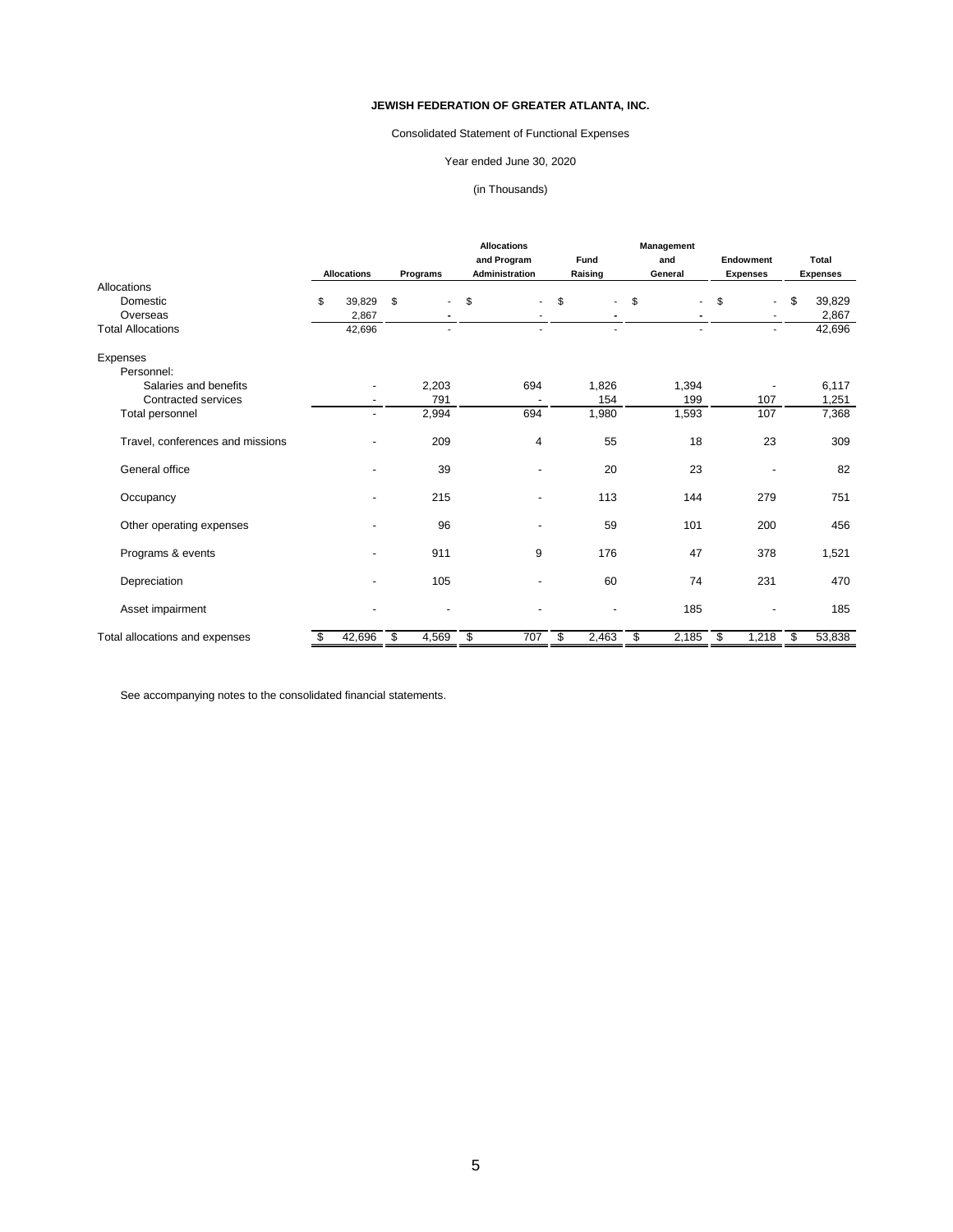### Consolidated Statements of Cash Flows

### Years ended June 30, 2021 and 2020 (in Thousands)

|                                                                 | 2021          | 2020          |
|-----------------------------------------------------------------|---------------|---------------|
| Cash flows from operating activities:                           |               |               |
| Increase in net assets                                          | \$<br>20,182  | \$<br>821     |
| Adjustments to reconcile change in net assets to                |               |               |
| net cash provided by (used in) operating activities:            |               |               |
| Transfer of assets from entity not under Federation control     |               | (2, 562)      |
| Depreciation                                                    | 495           | 470           |
| Provision for uncollectible pledges                             | 581           | 488           |
| Asset impairment                                                |               | 185           |
| Contributions of real estate, limited partnerships, and limited |               |               |
| liability company interests                                     |               | (1,504)       |
| Unrealized appreciation of investments                          | (19, 527)     | (3,280)       |
| Decrease in pledges receivable                                  | (403)         | (787)         |
| Decrease in prepaid expenses and other assets                   | 81            | 355           |
| Increase in allocations payable                                 | 372           | 19            |
| Increase in accounts payable and accrued expenses               | 174           | 202           |
| Increase/(decrease) in trust obligations                        | 279           | (144)         |
| Net cash provided by (used in) operating activities             | 2,234         | (5,737)       |
| Cash flows from investing activities:                           |               |               |
| Purchase of property and equipment                              | (179)         | (149)         |
| Proceeds from sale and maturities of investments                | 132,942       | 49,620        |
| Purchase of investments                                         | (145, 224)    | (48, 881)     |
| Increase in obligations to other organizations                  | 11,402        | 2,898         |
| Net cash provided by (used in) investing activities             | (1,059)       | 3,488         |
|                                                                 |               |               |
| Net increase/(decrease) in cash and cash equivalents            | 1,175         | (2, 249)      |
| Cash and cash equivalents at beginning of year                  | 173,388       | 175,637       |
| Cash and cash equivalents at end of year                        | \$<br>174,563 | \$<br>173,388 |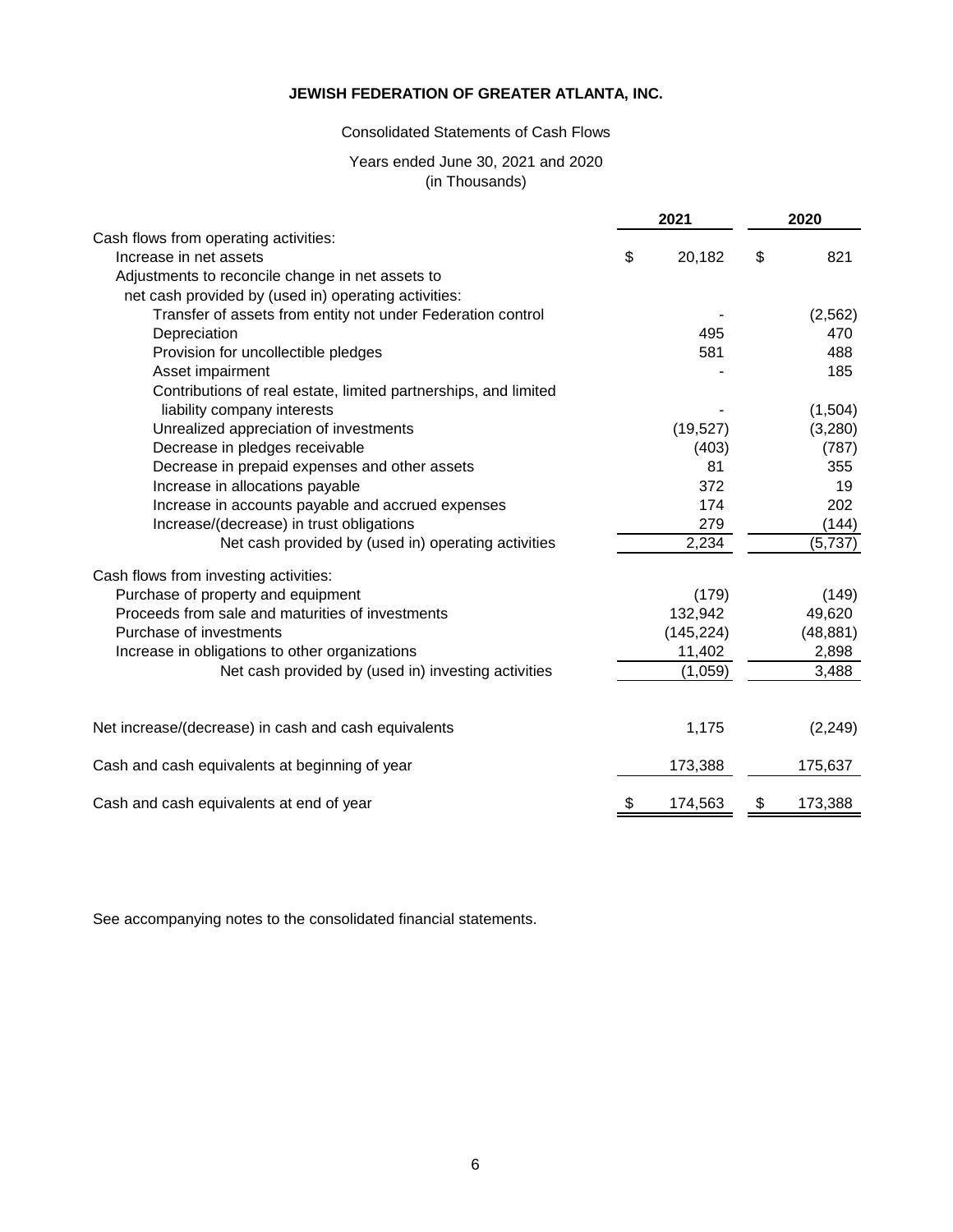Notes to Consolidated Financial Statements

June 30, 2021 and 2020 (Dollars in Thousands)

#### **(1) Summary of Significant Accounting Policies**

#### **(a)** *Nature of Business*

The Jewish Federation of Greater Atlanta, Inc. (the "Federation") is a not-for-profit organization which operates exclusively for charitable and educational purposes. Such purposes include meeting the needs of the Atlanta Jewish community and Jewish communities abroad. Federation conducts various campaigns to raise funds and maintains investments held for the benefit of the community. Federation is an organization described in Internal Revenue Code (IRC) Section  $501(c)(3)$  and, as such, is exempt from income taxation under IRC Section 501(a).

Federation meets the needs of the Atlanta community by working in partnership with and providing funding to many Atlanta Jewish organizations that deliver specific services. Those organizations that are formally associated with Federation by virtue of working agreements are referred to in these statements and notes as Affiliated Agencies.

#### **(b)** *Basis of Presentation*

The consolidated financial statements are presented in accordance with accounting principles generally accepted in the United States which establishes standards for general-purpose external financial statements issued by nonprofit organizations. The accounting principles require that net assets and related revenue, expenses, gains and losses be classified into two classes of net assets – without donor restrictions and with donor restrictions, based upon the existence or absence of donor-imposed restrictions. A definition and description of each net asset class follows:

*Net assets without donor restrictions* – Net assets not subject to donor-imposed stipulations. Certain net assets without donor restrictions are not subject to donor-imposed stipulations but are subject to purpose and time restrictions by virtue of being subject to board approval, making them board designated net assets without donor restrictions.

*Net assets with donor restrictions* – Net assets subject to donor-imposed stipulations that may or will be met by actions of Federation and/or the passage of time or that require the donated assets be maintained permanently by Federation. Generally, the donors of permanent net assets permit Federation to use all or part of the income earned on related investments for specific purposes.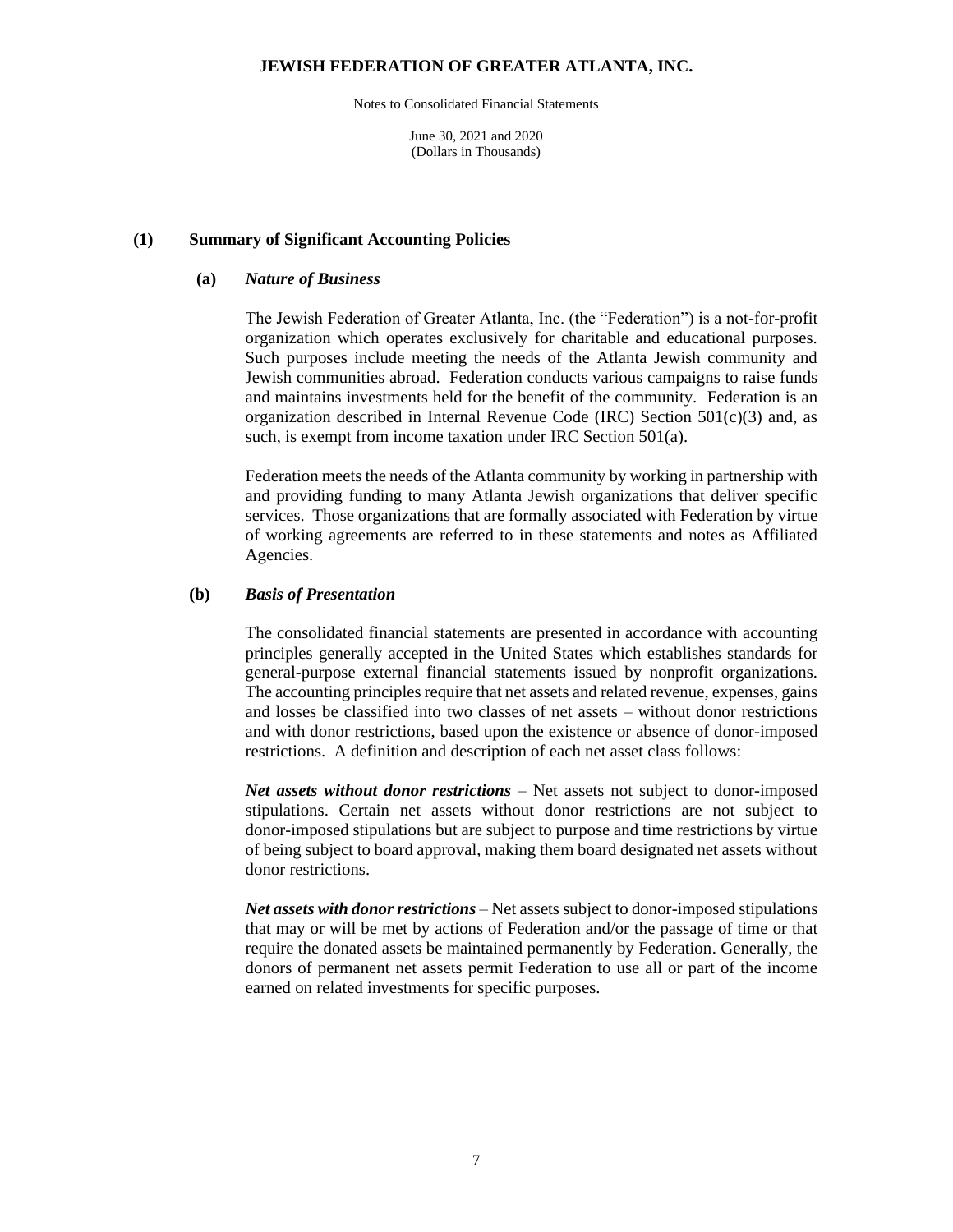Notes to Consolidated Financial Statements

June 30, 2021 and 2020 (Dollars in Thousands)

#### **(1) Summary of Significant Accounting Policies (continued)**

#### **(c) Principles of Consolidation**

The accompanying consolidated financial statements combine the accounts of (i) Federation (which includes all of its donor advised funds), (ii) various supporting foundations and (iii) ALEF Fund, Inc. (ALEF). Federation, the supporting foundations, and ALEF are each separate  $501(c)(3)$  organizations. ALEF provides students with scholarships to attend private pre-k to grade 12 schools in Georgia.

#### **(d)** *Cash and Cash Equivalents*

Cash and cash equivalents consist of demand accounts at banks and broker/dealers. Federation maintains cash balances at several financial institutions, which at times may exceed the federally insured limits. Cash equivalents are maintained at high-quality financial institutions and broker/dealers and credit exposure to any one institution is at times limited. Uninsured cash balances as of June 30, 2021 and 2020 aggregated \$171,087 and \$168,313 respectively.

#### **(e)** *Investments*

Equity securities and funds traded on an exchange are reported at fair value based upon the last reported sales price. Corporate bonds and U.S. agency and government backed obligations are generally fair valued based on yields currently available on comparable securities of issuers with similar credit ratings. Investments in proprietary funds of Russell Investments trade at the net asset value (NAV) per share practical expedient of each fund and are carried at NAV. Purchases and sales of securities are recorded on a trade-date basis. Interest, dividends (which are recorded on the ex-dividend date), as well as realized and unrealized gains and losses are included in the Consolidated Statement of Activities within investment income.

Interests in certain limited partnerships and limited liability companies that are not involved in real estate activities are initially recorded at fair value based principally on third party appraisals. Declines in the value of such interests and subsequent recoveries are recognized subject to the limitation that the carrying amount of such interests cannot exceed their initial value.

Interests in limited partnerships, limited liability companies and corporations that are involved in real estate activities are initally recorded at fair value based typically on third party appraisals and are then accounted for on the equity method.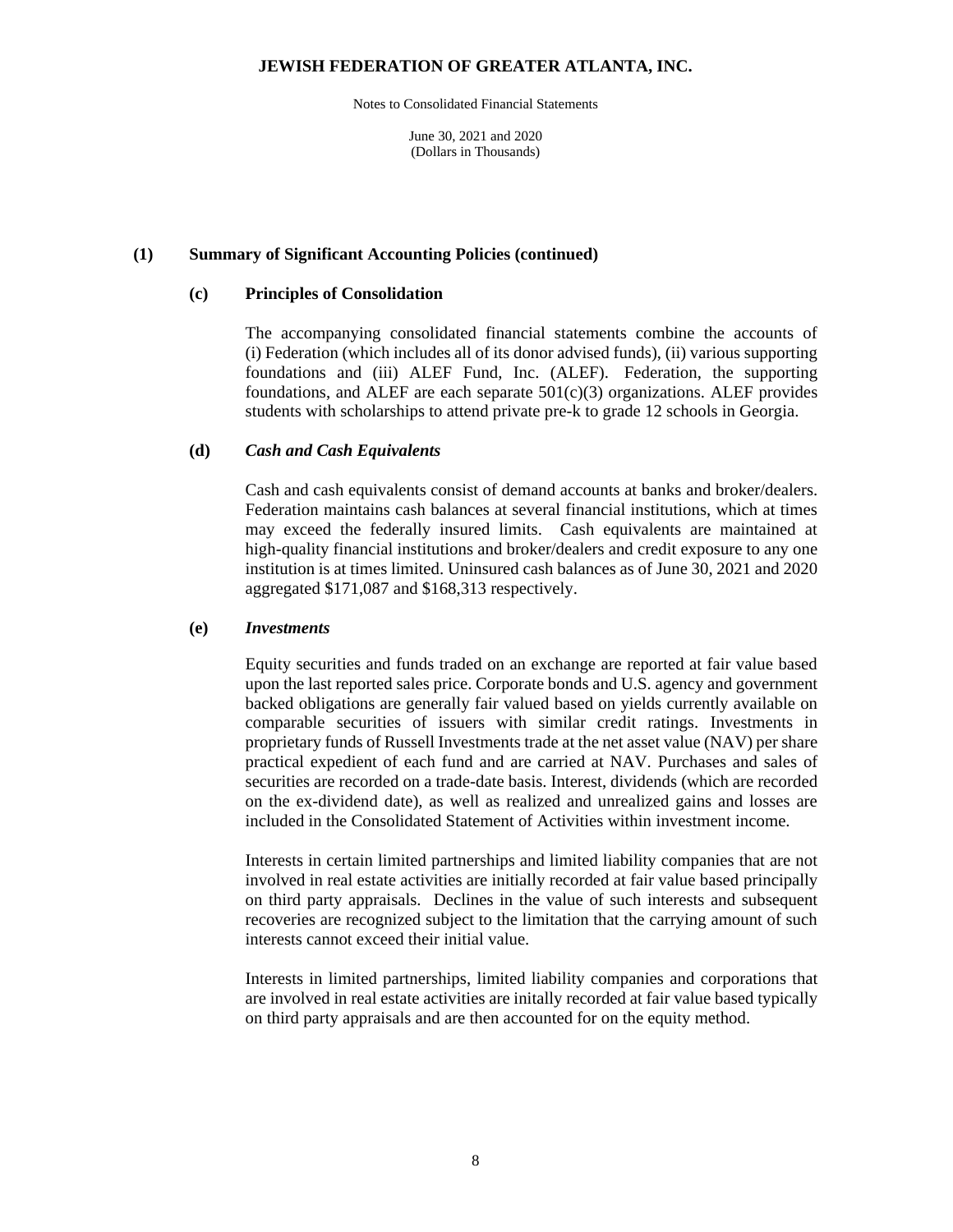Notes to Consolidated Financial Statements

June 30, 2021 and 2020 (Dollars in Thousands)

#### **(1) Summary of Significant Accounting Policies (continued)**

Investments also include life insurance policies gifted to Federation. Federation records these policies at their cash surrender value. The change in cash surrender value is included in investment income on the Consolidated Statement of Activities.

#### **(f)** *Trust Assets and Obligations*

Federation is trustee of certain assets under split interest agreements which provide for payments to the donors or their beneficiaries of income earned on related investments or specified annuity amounts. Trust obligations represent such liability to donors or their beneficiaries computed at present value. Contribution revenue related to these split interest agreements is recognized at the date of the agreement after providing for the estimated present value of future payments. At June 30, 2021 and 2020, the fair market value of investments held by such trusts and included in Investments is \$2,985 and \$2,498, respectively.

#### **(g)** *Land, Building, and Equipment*

Land, building, and equipment represents property used in Federation's operations and are stated at cost at date of acquisition or fair value at date of donation in the case of gifts.

Depreciation of building and equipment is provided over the estimated useful lives of the respective assets on a straight-line basis. A summary of depreciable lives follows:

| Building and land improvements  | 10 to 40 years |
|---------------------------------|----------------|
| Furniture and equipment         | 5 to 20 years  |
| Computer equipment and software | 3 to 7 years   |

Federation reviews property for the existence of any indicators of impairment. If indicators of impairment are present, Federation calculates the expected undiscounted future cash flows to be derived from such assets. If the expected undiscounted future cash flows are less than the carrying amount of the asset, the asset is reduced to its then estimated fair value. There was no impairment related to land, building, and equipment during the years ended June 30, 2021 and 2020.

Net rental income received from properties leased to third parties during the years ended June 30, 2021 and 2020 aggregated \$170 and \$300, respectively, and is included in investment income in the Consolidated Statement of Activities.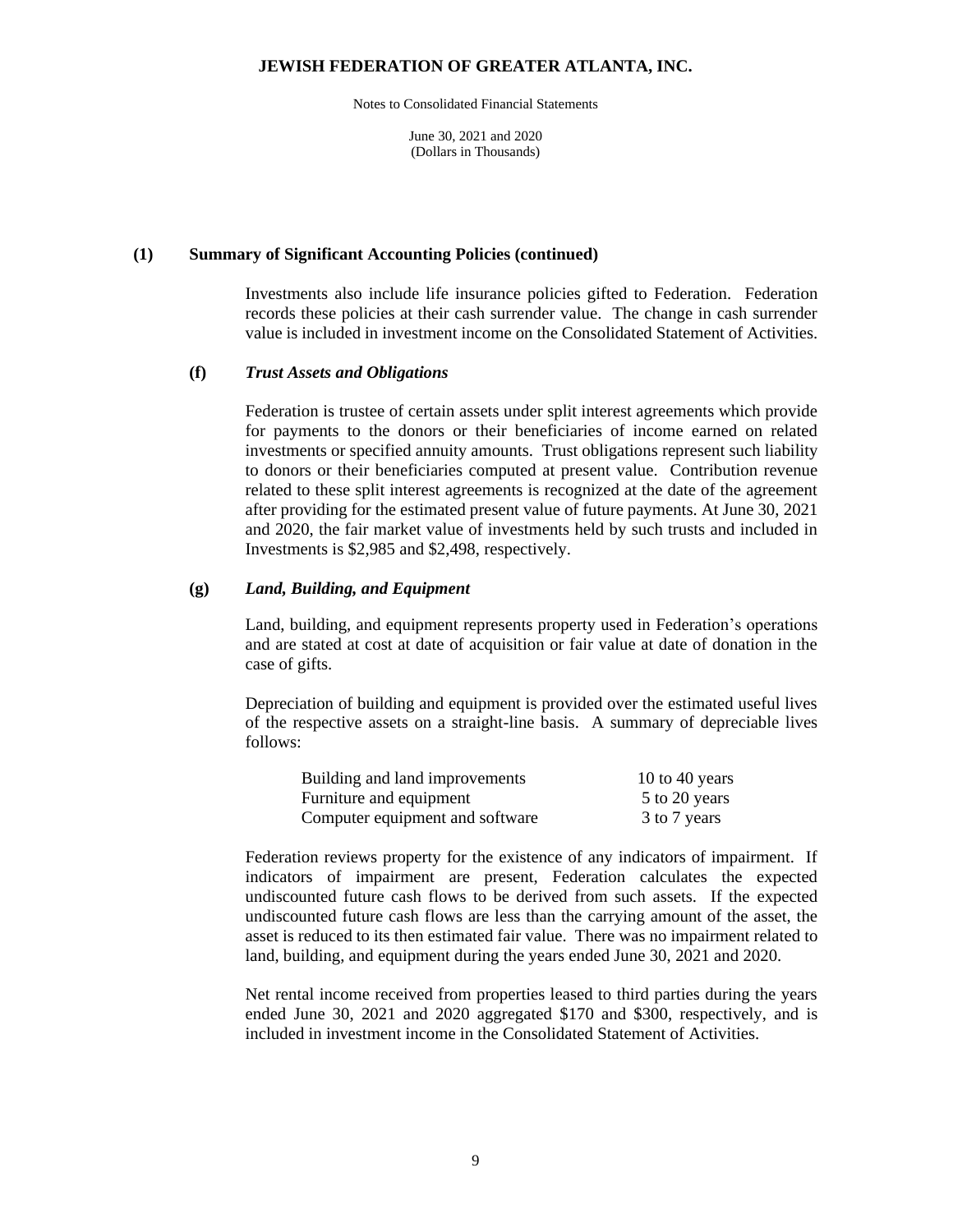Notes to Consolidated Financial Statements

June 30, 2021 and 2020 (Dollars in Thousands)

#### **(1) Summary of Significant Accounting Policies (continued)**

#### **(h)** *Revenues*

Federation conducts an annual campaign and also solicits donations through other campaigns. Contributions are recognized when a donor makes a pledge to give to Federation that is, in substance, unconditional. Conditional promises to give are not included as support until such time as the conditions are substantially met. Provision is made for estimated losses on collection of unpaid pledges. The provision for uncollectible pledges is based, among other things, on Federation's past collection experience and the impact of changes in current economic conditions.

Donations are made under numerous types of arrangements which may specify who receives the funds upon passage of time or other donor-imposed restrictions. Contributions received by Federation for its general purposes are classified as unrestricted. Federation reports gifts as restricted support if they are received with donor stipulations that limit the use of the donated assets or if they are designated as support for future periods.

When (i) a donor restriction expires or purpose restriction is accomplished, or (ii) a board designation is approved, designated or restricted net assets are reclassified to unrestricted net assets and reported in the Consolidated Statement of Activities as net assets released from restriction. If a restriction is fulfilled in the same time period in which the contribution is received, the contribution is reported as unrestricted.

Contribution of non-cash assets are recorded at the estimated fair value of the donated assets at the time of their receipt.

Revenues from grants are recognized as conditions stated in the grant agreements are met and are included in non-campaign contributions on the Consolidated Statement of Activities. A contribution is conditional if the agreement includes (i) a barrier that must be overcome and (ii) either a right of return of assets transferred or a right of release of a promisor's obligation to transfer assets. After the condition in a contribution has been met, the Federation then determines whether the contribution is restricted. The Federation considers all grants awarded during the grant years ended June 30, 2021 and 2020 to be contributions and not exchange transactions.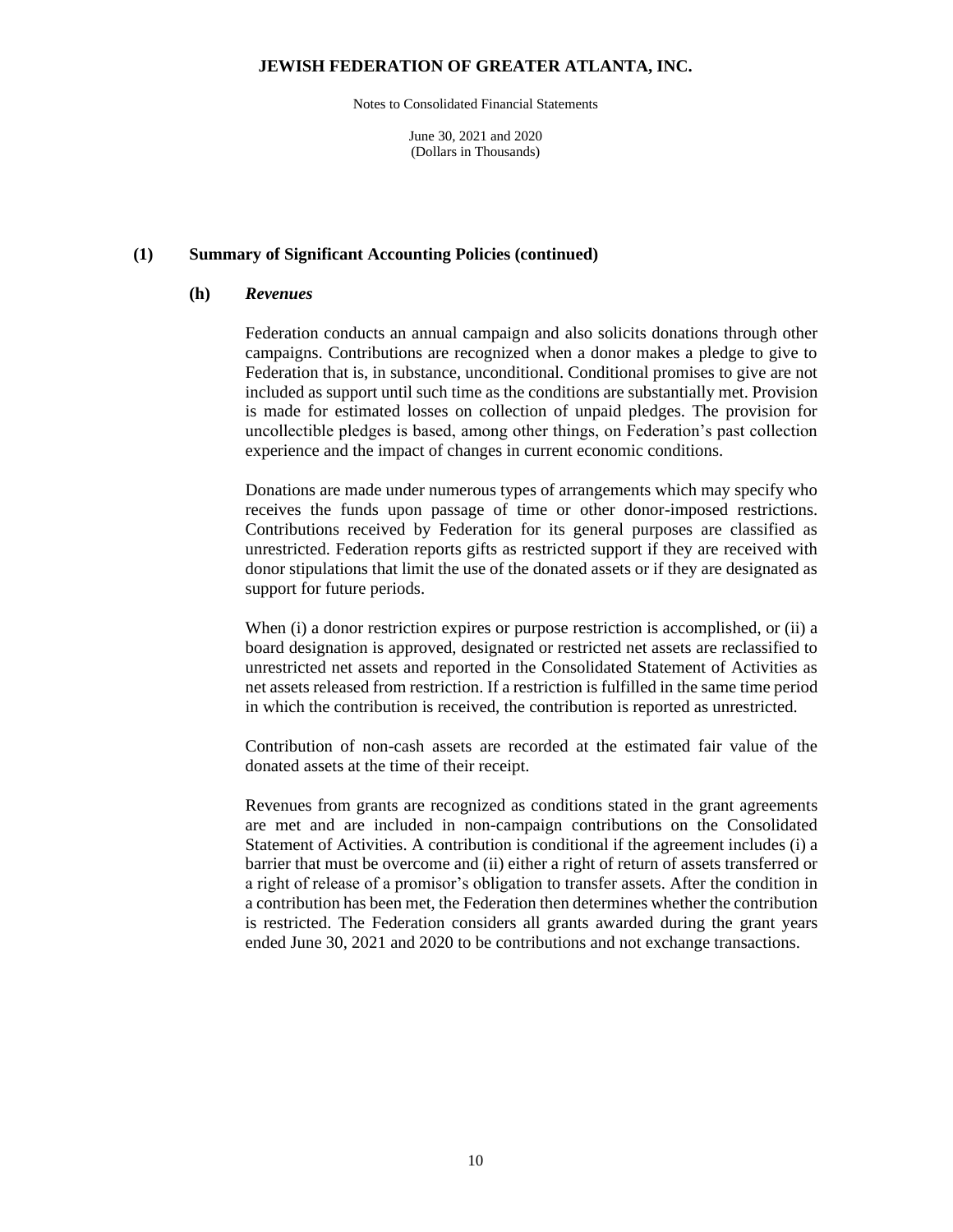Notes to Consolidated Financial Statements

June 30, 2021 and 2020 (Dollars in Thousands)

#### **(1) Summary of Significant Accounting Policies (continued)**

#### **(i)** *Allocations*

In the course of fulfilling its mission and purpose, each year Federation's Board of Trustees and the boards of the supporting foundations authorize the distribution of certain program funds to other not-for-profit organizations. These distributions are recorded as allocations in Federation's financial statements when they are approved.

#### **(j)** *Income Taxes*

Federation qualifies for tax-exempt status under Section  $501(c)(3)$  of the Internal Revenue Code (the "Code") as a charitable organization whereby only unrelated business income, if any as defined by Section 512(a)(1) of the Code, is subject to Federal income tax. Management believes Federation met the requirements to maintain its tax-exempt status; therefore, no provision for income taxes on exempt purposes has been provided in these financial statements.

As of and for the years ended June 30, 2021 and 2020, Federation did not identify any uncertain tax positions that require adjustment to or disclosure in the accompanying financial statements. Federation's income tax returns for the prior three years are subject to examination by tax authorities and may change upon examination.

#### **(k)** *Concentrations of Credit and Market Risk*

Financial instruments which potentially subject Federation to concentrations of credit and market risk consist primarily of cash, cash equivalents and investments. Credit risk is the possibility that a loss may occur from the failure of another party to perform according to the terms of a contract. Market risk is the possibility that fluctuations in the investment market will impact the value of the portfolio.

Management considers credit risk associated with pledges receivable to be low due to the diversity of the donors and the recurring nature of many donations. Investments are subject to both credit and market risks. Federation utilizes an investment policy and management oversight, which periodically reviews its investment portfolios, to monitor these risks.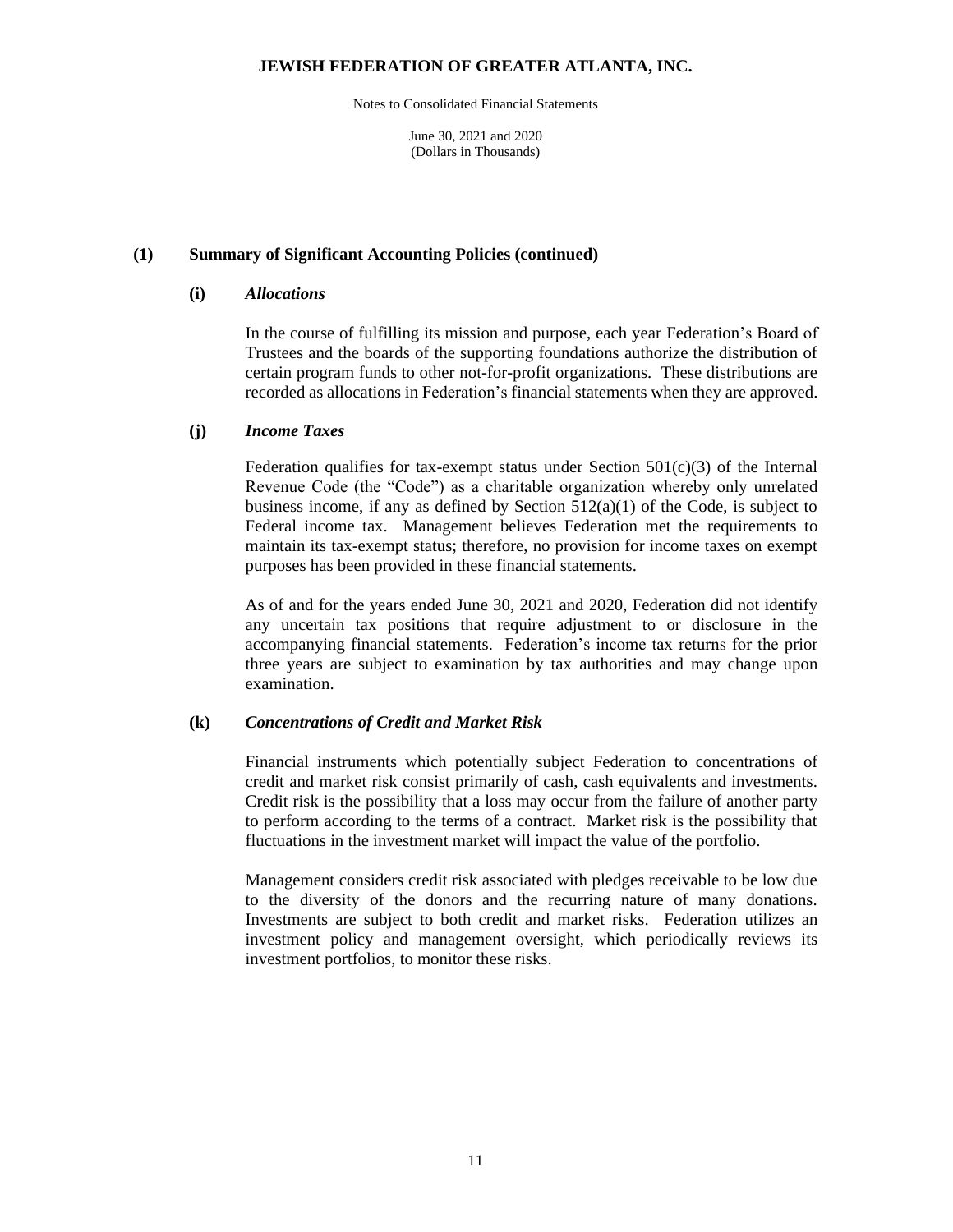Notes to Consolidated Financial Statements

June 30, 2021 and 2020 (Dollars in Thousands)

#### **(1) Summary of Significant Accounting Policies (continued)**

#### **(l)** *Fair Value of Financial Instruments Other Than Investments*

The carrying values of cash and cash equivalents; prepaid expenses and other assets; pledges receivable; accounts payable and accrued expenses; allocations payable; trust obligations; and obligations to other organizations are reflected in the financial statements at historical cost, which management estimates to approximate fair values because of the terms and relative short-term maturity of such items.

#### **(m)** *Use of Estimates and Allocated Expenses*

The preparation of financial statements in conformity with accounting principles generally accepted in the United States requires management to make estimates and assumptions which affect the amounts reported in the consolidated financial statements and accompanying notes. Actual results could differ from those estimates.

The consolidated financial statements report certain categories of expenses that are attributable to one or more program or supporting services of the Federation and have been summarized on a functional basis in the Consolidated Statements of Functional Expenses. Accordingly, certain costs such as salaries, contracted services, and programs and events have been allocated among the programs and supporting services based typically on headcount, space, or usage.

#### **(n)** *Reclassifications*

Money market funds aggregating \$137,305 previously included in investments have been reclassified to cash and cash equivalents in the accompanying Consolidated Statement of Financial Position at June 30, 2020.

#### *(o) Subsequent Events*

Management evaluates events occurring subsequent to the date of the financial statements in determining the accounting for and disclosure of transactions and events that affect the financial statements. Subsequent events have been evaluated through January 13, 2022, which is the date the financial statements were available to be issued.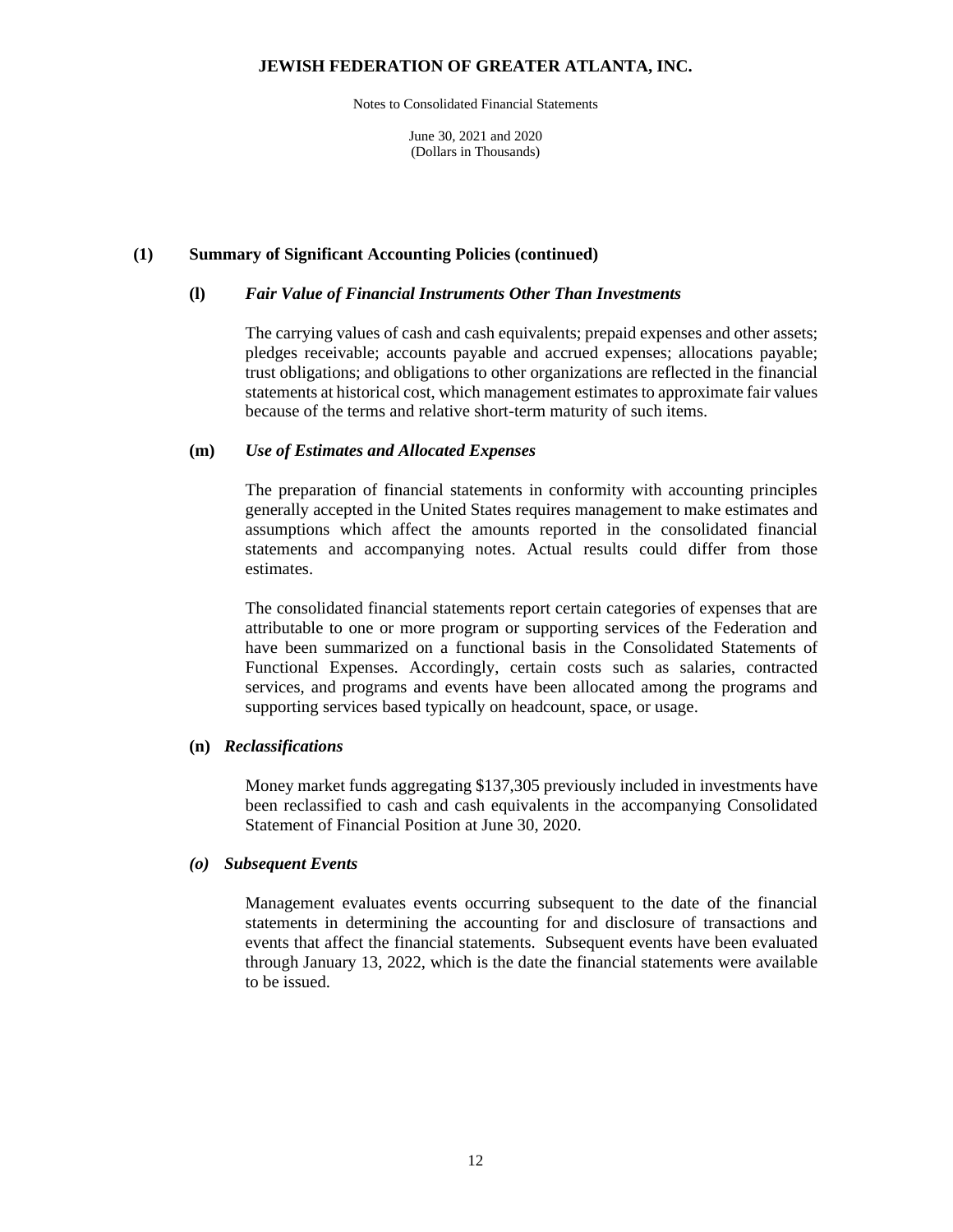Notes to Consolidated Financial Statements

June 30, 2021 and 2020 (Dollars in Thousands)

#### **(2)** *Risks and Uncertainties*

The global coronavirus pandemic threatens to deeply harm global growth. This may continue to affect the U.S. and global equity markets. It is uncertain how this volatility in the financial markets and general economic conditions may affect the Federation's operations and the fair value of its investments in the future. To assist in operational cash flow during the pandemic, in April 2020, the Federation received a conditional government grant in the amount of \$1,007 as further discussed in Note 5.

While the Federation believes it has the resources to continue its programs, its ability to do so and the extent to which they each continue are heavily dependent on public support. The strength of public support is largely dependent on current and future overall economic conditions.

#### **(3) Liquidity and Availability of Financial Assets**

The Federation's financial assets at June 30, 2021 and June 30, 2020 (reduced by amounts not available for general use because of contractual, donor-imposed, or internal restrictions) available within one year after these balance sheet dates to satisfy liabilities at this date and for future general expenditure are as follows:

|                                 |    |         |    | Not Available Due To  |                                  |    |                          |                         |        |  |
|---------------------------------|----|---------|----|-----------------------|----------------------------------|----|--------------------------|-------------------------|--------|--|
| 2021<br>Consolidated<br>Amounts |    |         |    | Board<br>Designations | Donor<br>Imposed<br>Restrictions |    | Obligations<br>to Others | <b>Net</b><br>Available |        |  |
| Cash and cash<br>equivalents    | \$ | 174,563 | \$ | 155,977               | \$<br>5,656                      | \$ | 8,521                    | \$                      | 4,409  |  |
| Pledges<br>receivable, net      |    | 10,675  |    | 7,864                 | 2,811                            |    |                          |                         |        |  |
| Investments                     |    | 201,691 |    | 115,718               | 18,216                           |    | 60,130                   |                         | 7,627  |  |
| Total                           | \$ | 386,929 | \$ | 279,559               | \$<br>26,683                     | S  | 68,651                   | \$                      | 12,036 |  |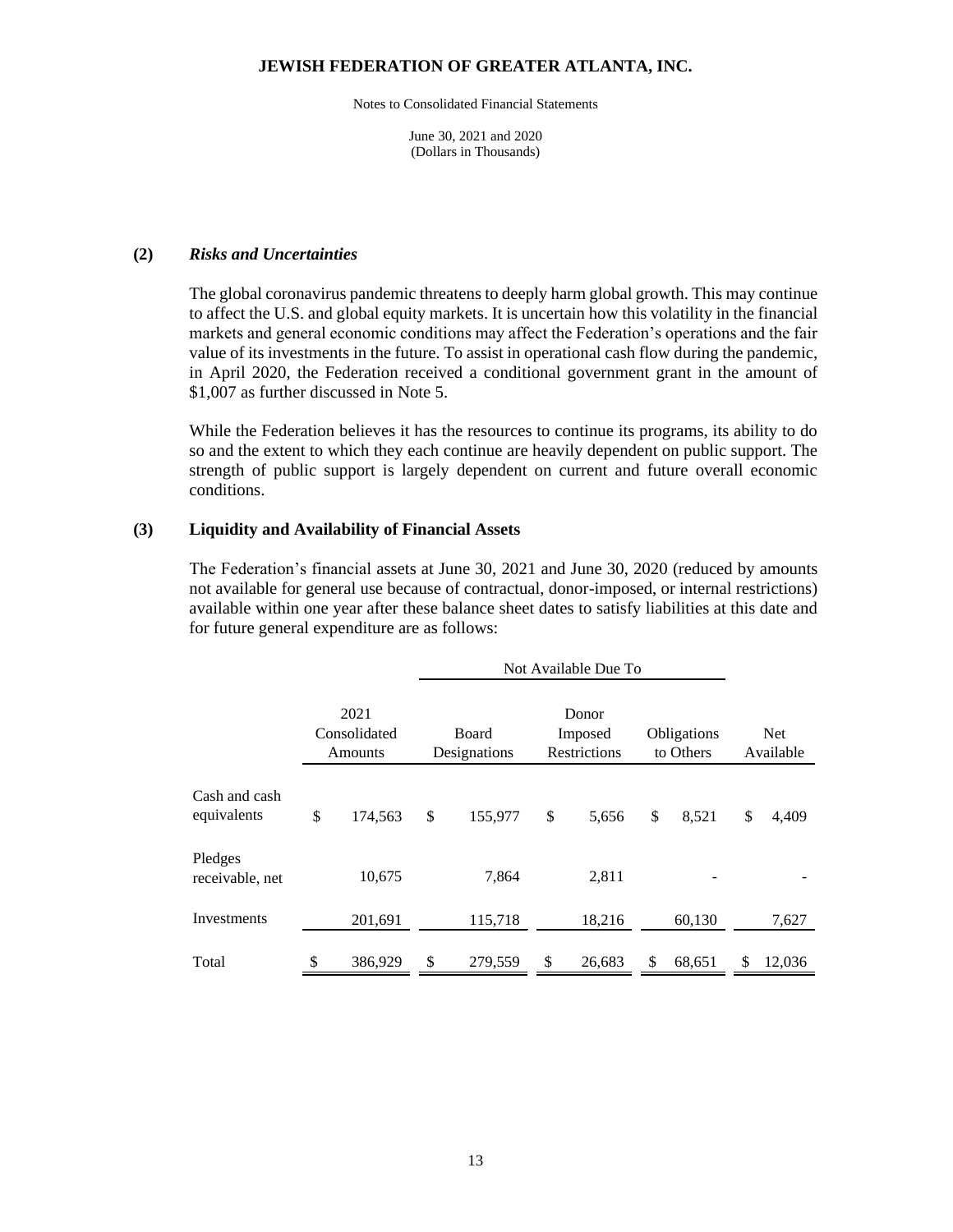Notes to Consolidated Financial Statements

June 30, 2021 and 2020 (Dollars in Thousands)

#### **(3) Liquidity and Availability of Financial Assets (continued)**

|                              |                                 | Not Available Due To  |                                  |        |                          |        |    |                         |
|------------------------------|---------------------------------|-----------------------|----------------------------------|--------|--------------------------|--------|----|-------------------------|
|                              | 2020<br>Consolidated<br>Amounts | Board<br>Designations | Donor<br>Imposed<br>Restrictions |        | Obligations<br>to Others |        |    | <b>Net</b><br>Available |
| Cash and cash<br>equivalents | \$<br>173,388                   | \$<br>156,777         | \$                               | 5,146  | \$                       | 8,371  | \$ | 3,094                   |
| Pledges<br>receivable, net   | 10,853                          | 8,139                 |                                  | 2,714  |                          |        |    |                         |
| Investments                  | 169,882                         | 98,894                |                                  | 16,205 |                          | 48,728 |    | 6,055                   |
| Total                        | \$<br>354.123                   | \$<br>263,810         | \$                               | 24,065 | \$                       | 57,099 | S  | 9,149                   |

Federation structures its financial assets to be available as its general expenditures, liabilities, and other obligations come due; such liabilities aggregated \$2,263 and \$2,090 at June 30, 2021 and 2020, respectively. As part of its liquidity management, Federation invests cash in excess of daily requirements in various short-term investments, including short-term treasury instruments. Furthermore, as described in Note 9, Federation also maintains a committed line of credit in the amount of \$4,000 which it could draw upon in the event of an unanticipated liquidity event.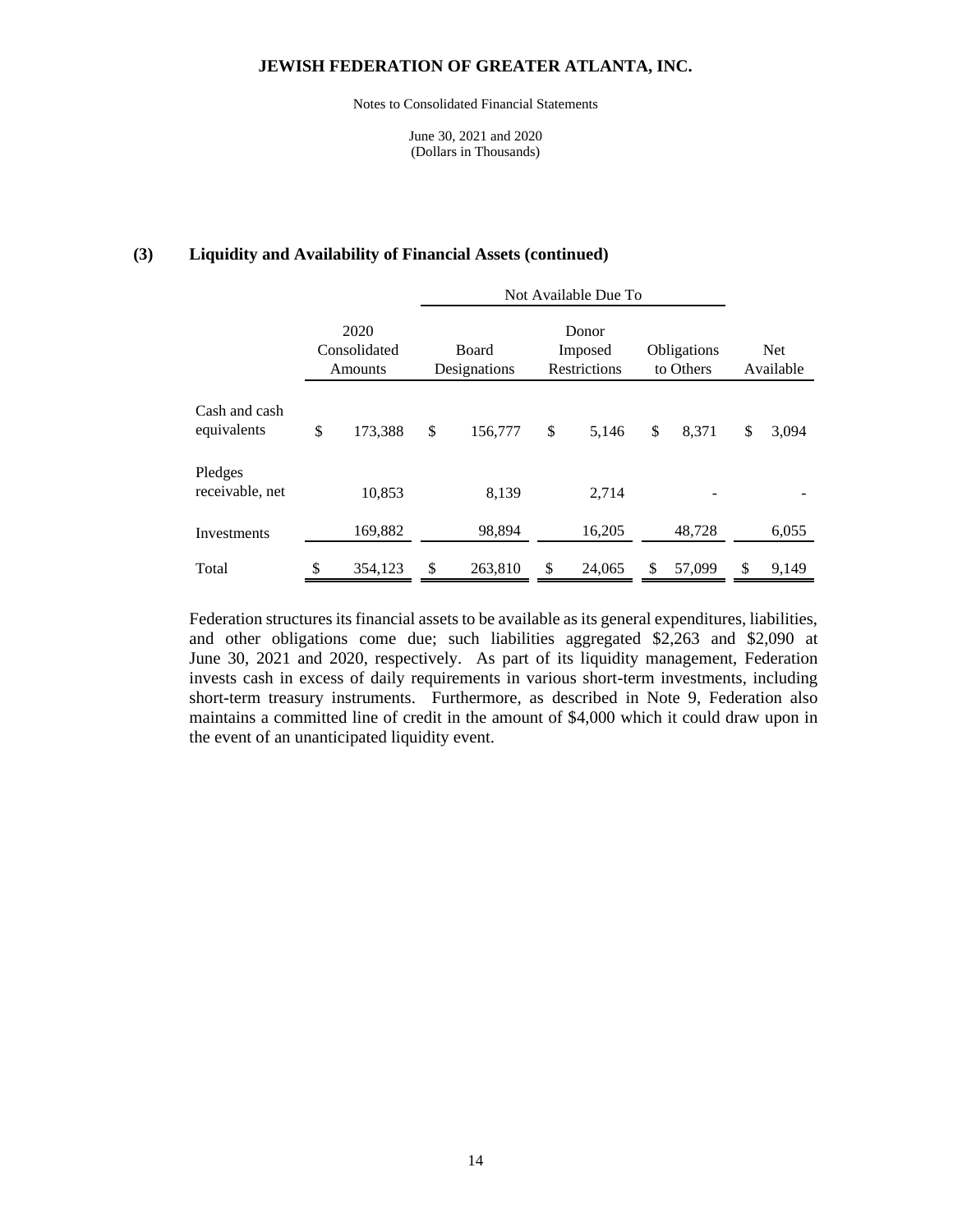Notes to Consolidated Financial Statements

June 30, 2021 and 2020 (Dollars in Thousands)

#### **(4) Pledges Receivable**

Pledges receivable as of June 30, 2021 and 2020 are as follows:

|                                  |                       | 2021 |                                               | 2020 |                       |    |                                               |
|----------------------------------|-----------------------|------|-----------------------------------------------|------|-----------------------|----|-----------------------------------------------|
|                                  | Pledges<br>receivable |      | Allowance<br>for<br>uncollectible<br>accounts |      | Pledges<br>receivable |    | Allowance<br>for<br>uncollectible<br>accounts |
| General campaign:                |                       |      |                                               |      |                       |    |                                               |
| Campaign year:                   |                       |      |                                               |      |                       |    |                                               |
| 2021                             | \$<br>8,539           | \$   | 485                                           | \$   |                       | \$ |                                               |
| 2020                             | 550                   |      | 459                                           |      | 8,762                 |    | 480                                           |
| 2019                             | 228                   |      | 228                                           |      | 669                   |    | 404                                           |
| 2018                             | 225                   |      | 225                                           |      | 252                   |    | 252                                           |
| 2017                             | 106                   |      | 106                                           |      | 117                   |    | 117                                           |
| 2016                             | 99                    |      | 99                                            |      | 304                   |    | 304                                           |
| 2015                             |                       |      |                                               |      | 157                   |    | 157                                           |
|                                  | 9,747                 |      | 1,602                                         |      | 10,261                |    | 1,714                                         |
| <b>Targeted Priorities</b>       | 2,860                 |      | 49                                            |      | 2,739                 |    | 25                                            |
| Unapplied receipts               | (281)                 |      |                                               |      | (408)                 |    |                                               |
| <b>Totals</b>                    | 12,326                | \$   | 1,651                                         |      | 12,592                | \$ | 1,739                                         |
| Less allowance for uncollectible |                       |      |                                               |      |                       |    |                                               |
| accounts                         | (1,651)               |      |                                               |      | (1,739)               |    |                                               |
| Total pledges receivable:        | \$<br>10,675          |      |                                               | \$   | 10,853                |    |                                               |

#### **(5) Conditional Grants**

#### *Paycheck Protection Program*

In April 2020, the Federation received a \$1,007 loan under the Paycheck Protection Program ("PPP") which was established as part of the U.S. government's Coronavirus Aid, Relief and Economic Security Act in March 2020. The loan bore interest at 1%, was unsecured, and would be forgiven should Federation use the loan proceeds for eligible purposes.

Federation accounted for the PPP loan as a conditional grant. As of June 30, 2020, Federation believed it used the PPP proceeds for eligible purposes and, therefore, the conditions of the grant were met. Accordingly, Federation recognized the proceeds advanced under the PPP as grant revenue in the accompanying Consolidated Statement of Activities for the year ended June 30, 2020. The Federation was notified that the PPP loan was forgiven in full on April 23, 2021.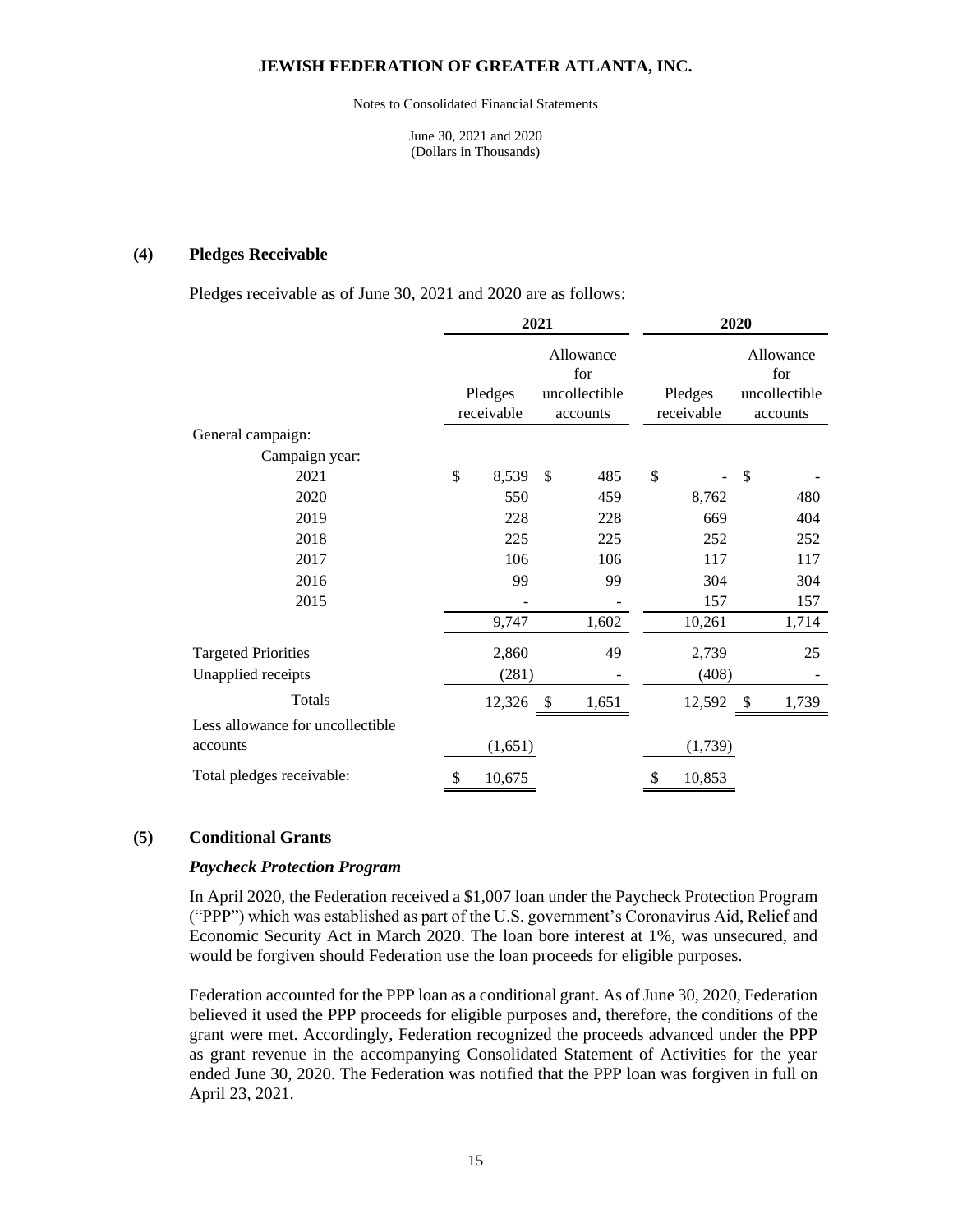Notes to Consolidated Financial Statements

June 30, 2021 and 2020 (Dollars in Thousands)

#### **(5) Conditional Grants (continued)**

#### *Other Conditional Grants*

As of June 30, 2021 and 2020, the Federation had a total of \$2,347 and \$2,291, respectively, in conditional grants which will be recorded as revenue in the Consolidated Statements of Activities when the conditions of the grants have been substantially met. The purpose of these conditional grants are as follows as of June 30, 2021 and 2020:

| <b>Grant Purpose</b>             | 2021        |    | 2020 |  |  |  |
|----------------------------------|-------------|----|------|--|--|--|
| Annual Campaign                  | \$<br>1,050 | \$ |      |  |  |  |
| <b>Expanded Critical Support</b> | 190         |    |      |  |  |  |
| Jewish Education Collaborative   |             |    | 185  |  |  |  |
| Jumpspark                        | 132         |    | 879  |  |  |  |
| <b>Making Jewish Places</b>      | 400         |    | 600  |  |  |  |
| PJ Library                       | 285         |    | 375  |  |  |  |
| Other                            | 290         |    | 252  |  |  |  |
|                                  | \$<br>2,347 | S  |      |  |  |  |

The Federation has refundable advances of \$20 and \$155 as of June 30, 2021 and 2020, respectively, for the purpose of certain of the above-mentioned grants. These funds are expected to be recognized as revenue in the following fiscal year as the conditions of these grants are substantially met.

#### **(6) Investments**

The investments of Federation are managed by professional advisors under the general direction of two senior volunteer committees of the Board of Trustees; the Finance and Investment Committee and the Investment Subcommittee. Certain of Federation's investments are proprietary funds managed by a professional investment manager. Federation's current investment manager is NEPC, LLC.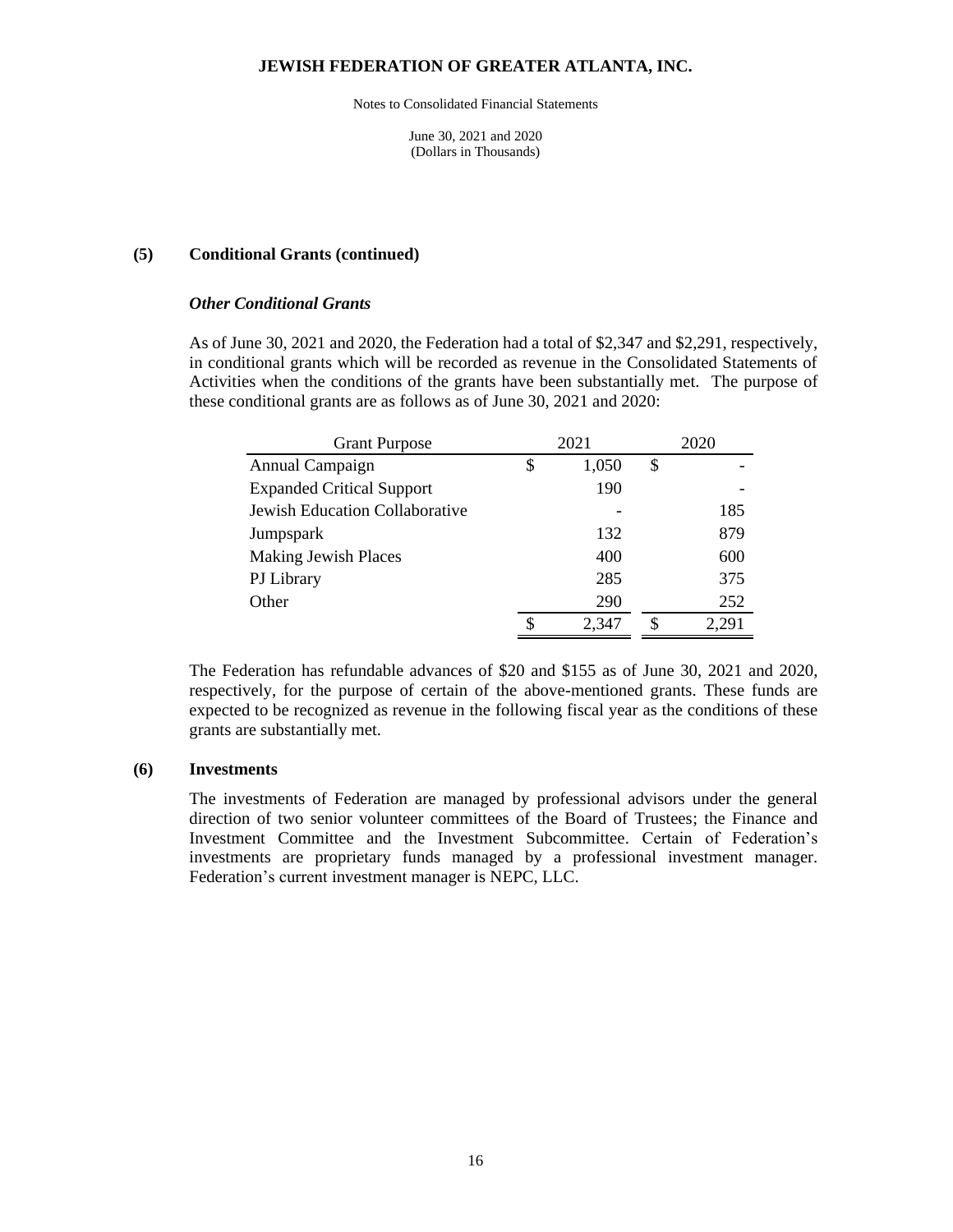Notes to Consolidated Financial Statements

June 30, 2021 and 2020 (Dollars in Thousands)

#### **(6) Investments (continued)**

Investments at June 30, 2021 and 2020 consisted of the following:

|                                                        | 2021          | 2020          |  |
|--------------------------------------------------------|---------------|---------------|--|
| <b>Investments Carried at Fair Value</b>               |               |               |  |
| Level 1                                                |               |               |  |
| Marketable equity securities                           | \$<br>31,918  | \$<br>19,156  |  |
| Mutual and exchange traded funds                       | 148,042       | 15,296        |  |
| US Treasury, agency and government backed obligations  | 541           | 686           |  |
| Total Level 1                                          | 180,501       | 35,138        |  |
| Level 2                                                |               |               |  |
| Corporate bonds                                        | 3,956         | 4,414         |  |
| Israel bonds                                           | 4,432         | 4,746         |  |
| Total Level 2                                          | 8,388         | 9,160         |  |
| <b>Investments Carried at Net Asset Value</b>          |               |               |  |
| Russell Investments proprietary funds                  | 5,002         | 119,268       |  |
| Other funds                                            | 548           | 659           |  |
| <b>Total Investments Carried at Net Asset Value</b>    | 5,550         | 119,927       |  |
| <b>Investments Maintained at Other Than Fair Value</b> |               |               |  |
| Limited liability companies (LLCs)                     | 195           | 72            |  |
| Entities engaged in real estate                        | 1,799         | 1,284         |  |
| Life insurance                                         | 4,657         | 3,963         |  |
| Other interests                                        | 601           | 338           |  |
| Total Investments Maintained at Other Than Fair Value  | 7,252         | 5,657         |  |
| <b>Total Investments</b>                               | \$<br>201,691 | \$<br>169,882 |  |

Investments carried at fair value are classified in one of three categories based on measurement inputs:

Level 1 – Unadjusted quoted prices in active markets for identical assets or liabilities that the reporting entity has the ability to access at the measurement date.

Level 2 – Valuations based on other than quoted market prices in inactive markets, dealer or broker markets. Fair values are primarily obtained from third party pricing services for identical investments as of the reporting date.

Level 3 – Inputs are unobservable for the asset or liability and include situations where there is little, if any, market activity for the asset or liability. The inputs into the determination of fair value are based upon the best information in the circumstance and may require significant management judgment or estimation.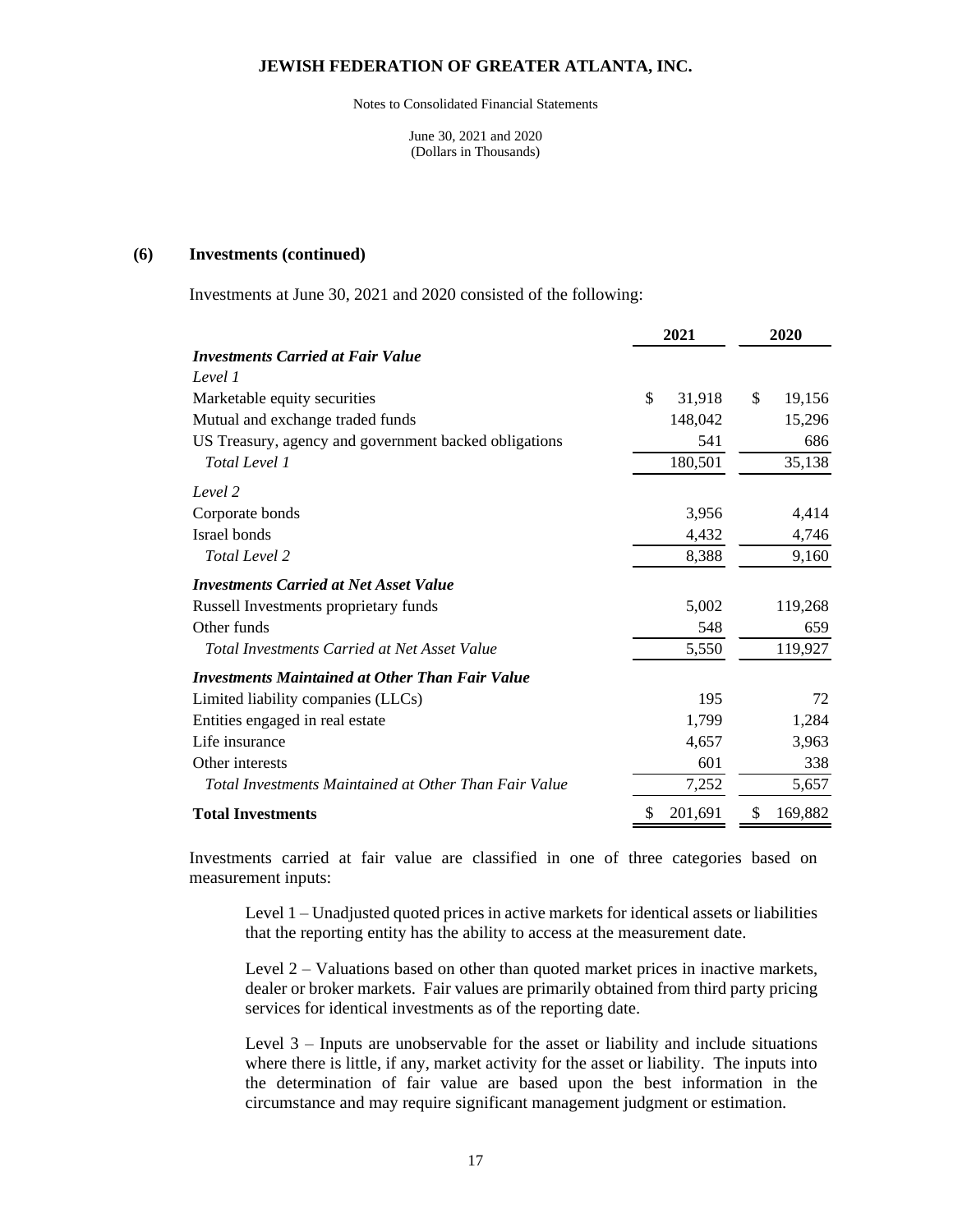Notes to Consolidated Financial Statements

June 30, 2021 and 2020 (Dollars in Thousands)

#### **(6) Investments (continued)**

Proprietary funds of Russell Investments at June 30, 2021 and 2020 are not publicly traded and are summarized as follows:

|                                                                                                                                                                                                                                                                                                                                                                                                   | 2021    | 2020      |
|---------------------------------------------------------------------------------------------------------------------------------------------------------------------------------------------------------------------------------------------------------------------------------------------------------------------------------------------------------------------------------------------------|---------|-----------|
| Multi asset funds seeks to provide long-term growth of<br>capital over a market cycle by offering a diversified<br>portfolio of funds and separate accounts investing in<br>global stocks, return<br>seeking fixed<br>income,<br>commodities, global real estate and opportunistic<br>investments. This fund is traded daily and requires<br>1 business day notice for purchases and redemptions. | \$      | \$79,774  |
| Fixed income funds that invest primarily in corporate<br>debt securities, securitized instruments, U.S. and non-<br>U.S. government obligations, and emerging markets<br>debt. The strategy of each fund varies based on duration<br>and risk. These funds are traded daily and require<br>1 business day notice for purchases and redemptions.                                                   |         | 34,380    |
| Real estate funds employ a multi-advisor investment<br>approach to real estate located across the United States.<br>This fund accepts purchase and redemption requests on<br>a quarterly basis. The redemption request pre-<br>notification period is 110 calendar days and purchase<br>requests require a 35-calendar day pre-notification.                                                      | 5,002   | 4,882     |
| Other funds.                                                                                                                                                                                                                                                                                                                                                                                      |         | 232       |
| Total                                                                                                                                                                                                                                                                                                                                                                                             | \$5,002 | \$119,268 |

LLCs represent unit interests of limited liability companies that each hold an ownership interest in an operating company. Federation's units are generally entitled to various preferences from the sale or change of control (as defined) of the operating company. Federation recognized impairment of \$185 (net of recoveries of \$206) on certain of these interests as of June 30, 2020. There were no impairments of these interests during the year ended June 30, 2021. In September 2021, Federation received a contribution to a donor advised fund consisting of an interest in a limited liability company with a fair value of approximately \$80,000.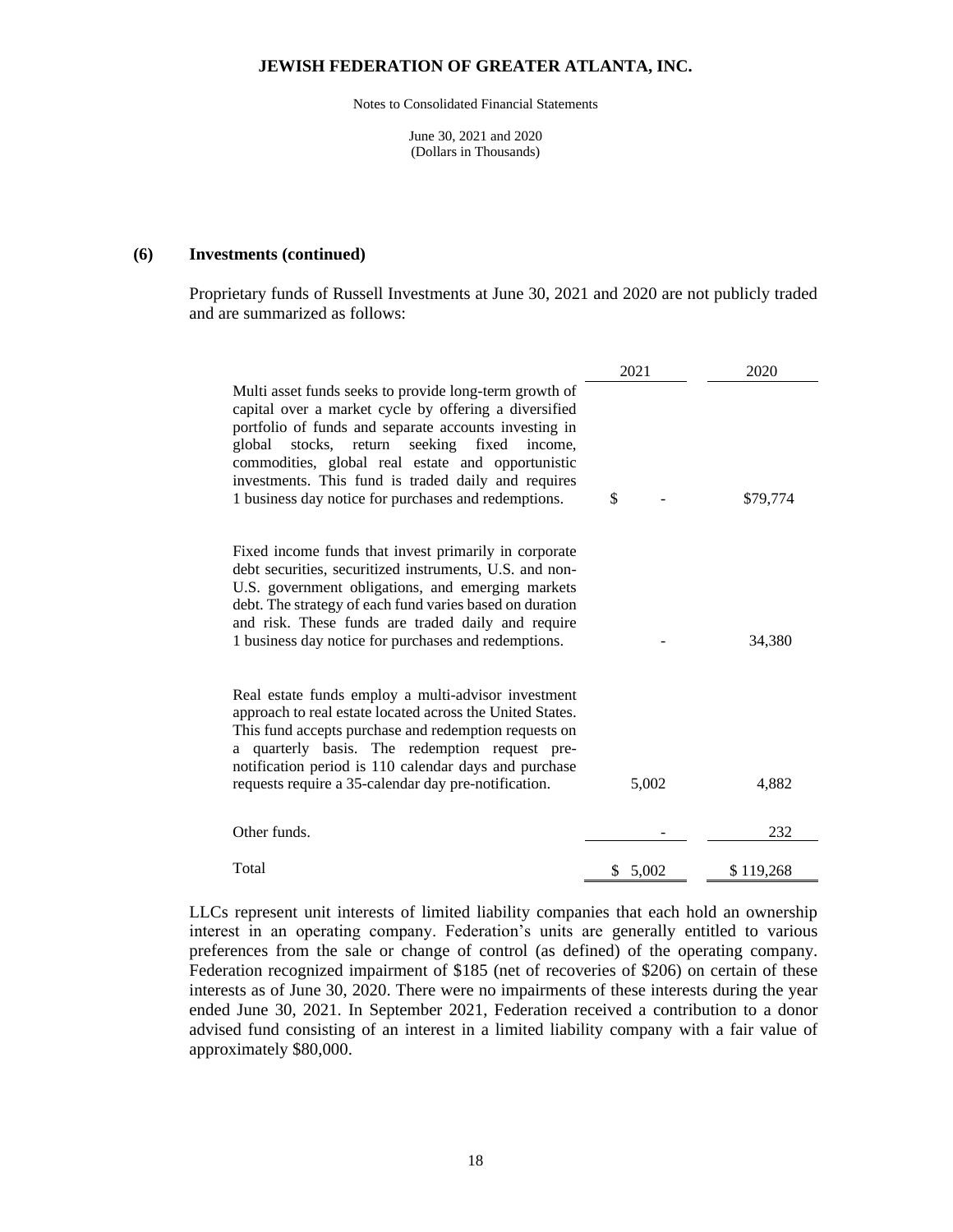Notes to Consolidated Financial Statements

June 30, 2021 and 2020 (Dollars in Thousands)

#### **(6) Investments (continued)**

Investments include certain donations that are restricted by either purpose or time. See Note 10 for information on these asset restrictions.

Investments include funds that are being invested on behalf of Affiliated Agencies with a corresponding liability titled "Obligations to other organizations for assets held in trust." Changes in the fair value of these investments are reflected as a change in the corresponding liability on the Statement of Financial Position. These transactions are not included in the Statement of Activities. As of June 30, 2021 and 2020, these investments and liabilities total \$60,130 and \$48,728, respectively.

Interest and dividends included in investment income was approximately \$1,577 and \$3,684 for the years ended June 30, 2021 and 2020, respectively.

#### **(7) Land, Building, and Equipment**

Land, building, and equipment at June 30, 2021 and 2020 consisted of the following:

|                               | 2021         | 2020         |
|-------------------------------|--------------|--------------|
| Building and improvements     | \$<br>14,614 | \$<br>14,608 |
| Land                          | 4,205        | 4,205        |
| Furniture and equipment       | 1,040        | 1,067        |
| Total cost                    | 19,859       | 19,880       |
| Less accumulated depreciation | (6, 539)     | (6,245)      |
|                               | \$<br>13,319 | \$<br>13,635 |

Depreciation expense for the years ended June 30, 2021 and 2020 was \$495 and \$470, respectively.

#### **(8) Employee Benefit Plans**

#### *Defined Contribution Plan*

Federation maintains a defined contribution plan (a 403(b) plan) which covers substantially all of its employees. Employees may elect to contribute a portion of their compensation to this plan; Federation currently matches a portion of such employee contributions. Federation's expense for its matching contributions was \$104 and \$90 for the years ended June 30, 2021 and 2020, respectively.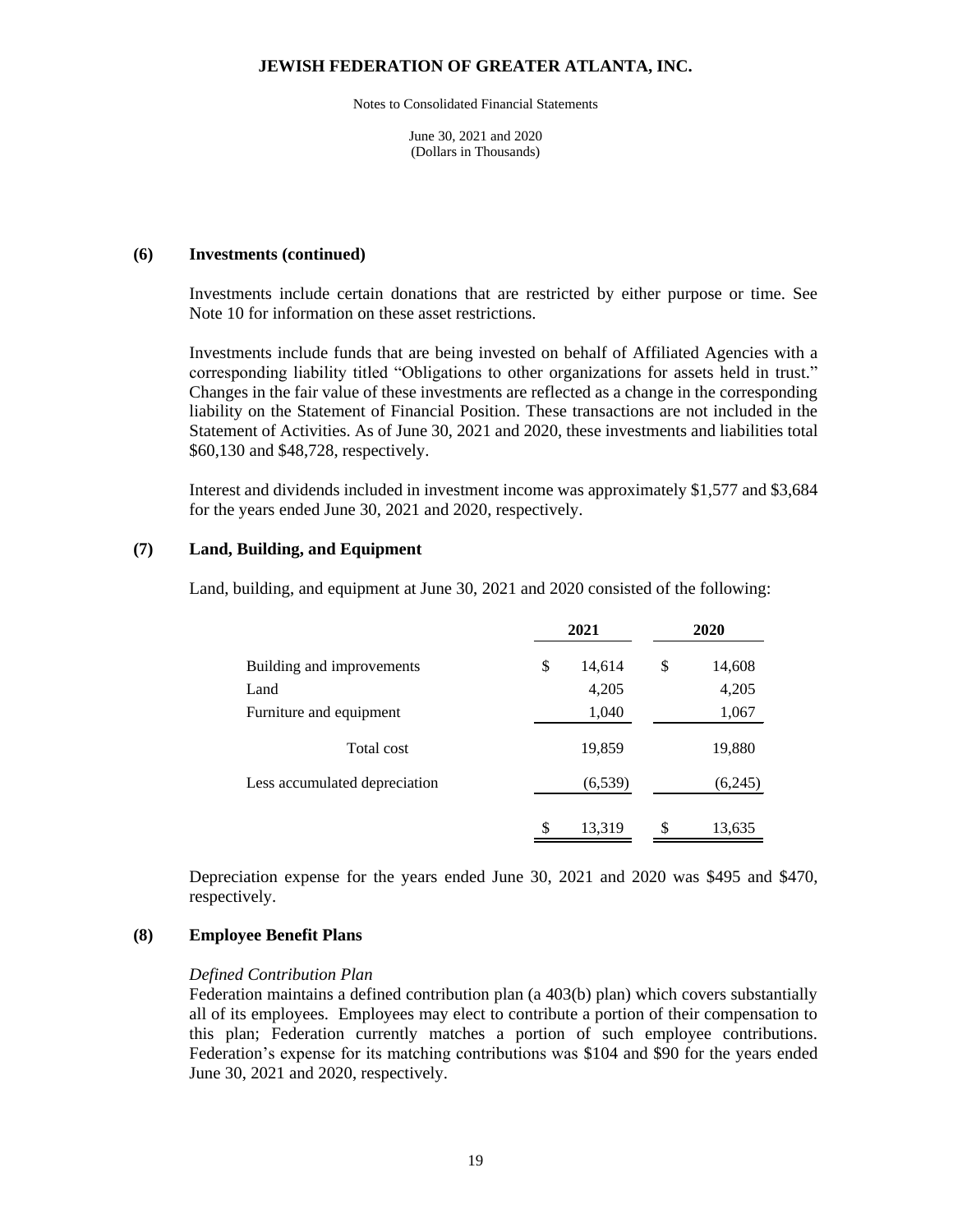Notes to Consolidated Financial Statements

June 30, 2021 and 2020 (Dollars in Thousands)

#### **(8) Employee Benefit Plans (continued)**

#### *Frozen Defined Benefit Plan*

Federation also has a noncontributory defined benefit plan (the "DB Plan") that (prior to July 1, 2013) covered substantially all employees. Benefits are based generally on years of service and final average salary. Federation's policy is to contribute amounts based on periodic actuarial valuations and recommendations, but never less than the minimum required contribution. Federation uses a June 30th measurement date for the DB Plan.

The DB Plan was frozen as of July 1, 2013; as a result of this Plan curtailment, then existing DB Plan participants no longer accrue benefits for future service and new Federation employees hired on or after that date are no longer eligible to participate in the DB Plan.

Financial and actuarial information regarding the DB Plan is as follows:

|                                          | Year Ended June 30, |       |    |       |  |
|------------------------------------------|---------------------|-------|----|-------|--|
|                                          |                     | 2021  |    | 2020  |  |
| Changes in projected benefit obligation: |                     |       |    |       |  |
| Beginning of the year                    | \$                  | 3,448 | \$ | 3,204 |  |
| Service cost                             |                     | 8     |    | 8     |  |
| Interest cost                            |                     | 75    |    | 96    |  |
| Assumption changes                       |                     | 26    |    | 182   |  |
| Actuarial loss                           |                     | 65    |    | 83    |  |
| Expense charges                          |                     | (8)   |    | (8)   |  |
| Benefits disbursed                       |                     | (141) |    | (117) |  |
| End of the year                          |                     | 3,473 |    | 3,448 |  |

|                                 | Year Ended June 30, |       |   |       |
|---------------------------------|---------------------|-------|---|-------|
|                                 |                     | 2021  |   | 2020  |
| Plan Status at end of year:     |                     |       |   |       |
| Plan assets at fair value       | S                   | 4,205 | S | 3,354 |
| Projected benefit obligation    |                     | 3,473 |   | 3,448 |
| Overfunded (underfunded) status | S                   | 732   | S | '94   |
| Accumulated benefit obligation  |                     | 3.473 |   | 3.448 |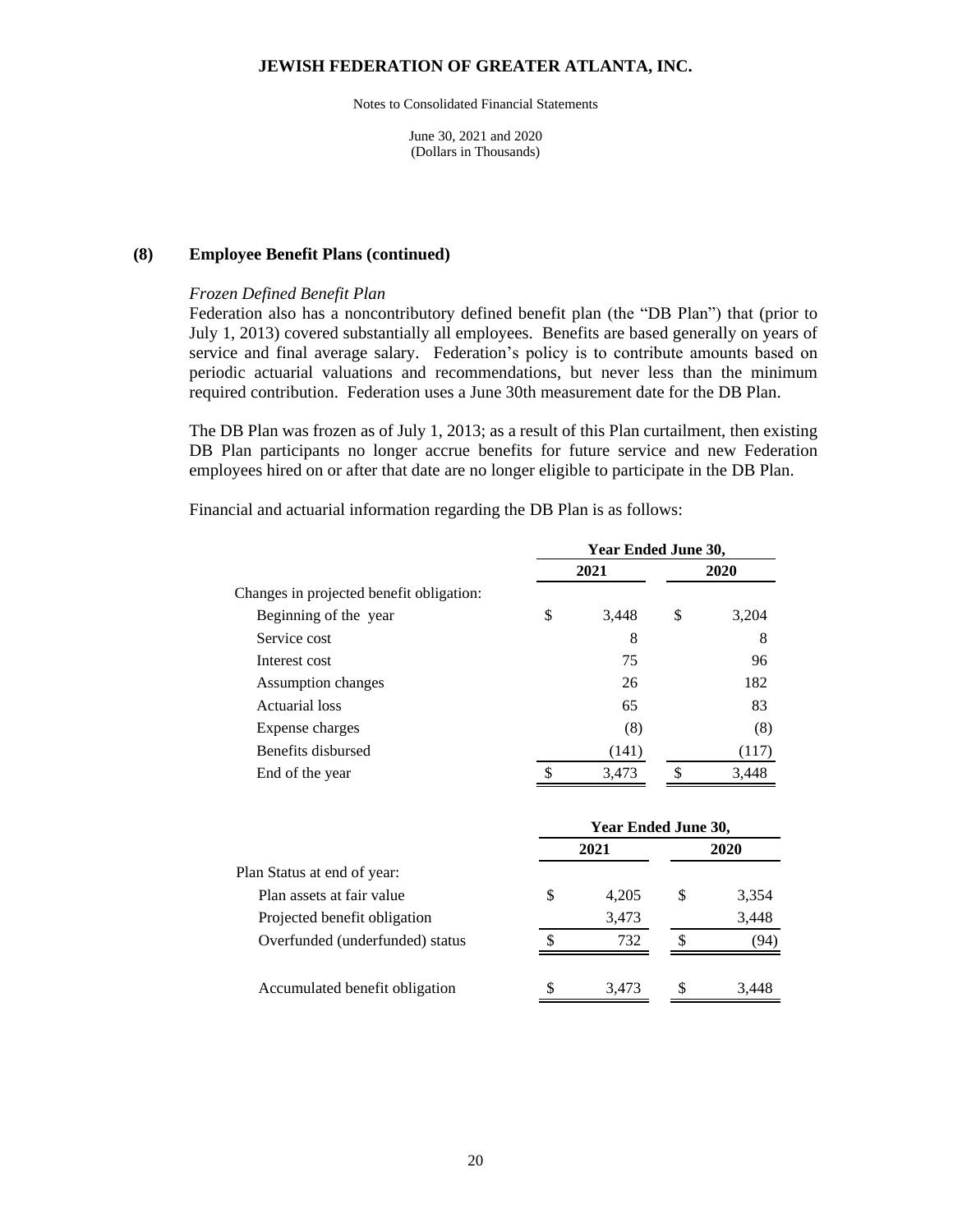Notes to Consolidated Financial Statements

June 30, 2021 and 2020 (Dollars in Thousands)

#### **(8) Employee Benefit Plans (continued)**

As of June 30, 2021 and 2020, Federation recognized an asset and a liability, respectively, for the above-noted overfunded/(underfunded) status of its DB Plan which are included in prepaid expenses and other assets in the accompanying Consolidated Statements of Financial Position.

|                                                                                                                                                                                                                               |             | Year Ended June 30, |             |                  |  |
|-------------------------------------------------------------------------------------------------------------------------------------------------------------------------------------------------------------------------------|-------------|---------------------|-------------|------------------|--|
| Components of net periodic pension cost :                                                                                                                                                                                     |             | 2021                |             | 2020             |  |
| Service cost                                                                                                                                                                                                                  | S           | 8                   | S           |                  |  |
| Interest cost                                                                                                                                                                                                                 |             | 75                  |             | 96               |  |
| Return on plan assets                                                                                                                                                                                                         |             | (231)               |             | (218)            |  |
| Amortization of actuarial losses                                                                                                                                                                                              |             | 39                  |             | 15               |  |
| Net periodic pension benefit or credit                                                                                                                                                                                        |             | 109                 |             | 99               |  |
| The second comparison of the compact of the companion of the second of the second compact of the second comparison of the second comparison of the second comparison of the second comparison of the second comparison of the | $\triangle$ | 120                 | $\triangle$ | 0.5 <sub>c</sub> |  |

Items not yet recognized as a component of net periodic pension cost: \$ 139 \$ 856

A roll forward of accrued pension cost is as follows:

|                                                                  |  | 2021 | 2020 |      |
|------------------------------------------------------------------|--|------|------|------|
| Accrued pension (liability)/asset at beginning of year           |  | (94) |      | 116  |
| Net periodic pension credit                                      |  | 109  |      | 99   |
| Additional pension adjustment for change in plan's funded status |  | 717  |      | 309) |
| Accrued pension asset (liability) at end of the year             |  | 732  |      | (94) |
|                                                                  |  |      |      |      |

**Year Ended June 30,**

|                                                                | <b>June 30,</b> |       |  |
|----------------------------------------------------------------|-----------------|-------|--|
|                                                                | 2021            | 2020  |  |
| Assumptions used to determine benefit obligations at year end. |                 |       |  |
| Discount rate                                                  | 2.60%           | 2.40% |  |
| Rate of compensation increase                                  | 0%              | $0\%$ |  |
| Assumptions used to determine net periodic cost for the year   |                 |       |  |
| Discount rate                                                  | 2.40%           | 3.30% |  |
| Expected long-term return on assets                            | 7.50%           | 7.25% |  |
| Rate of compensation increase                                  | 0%              | $0\%$ |  |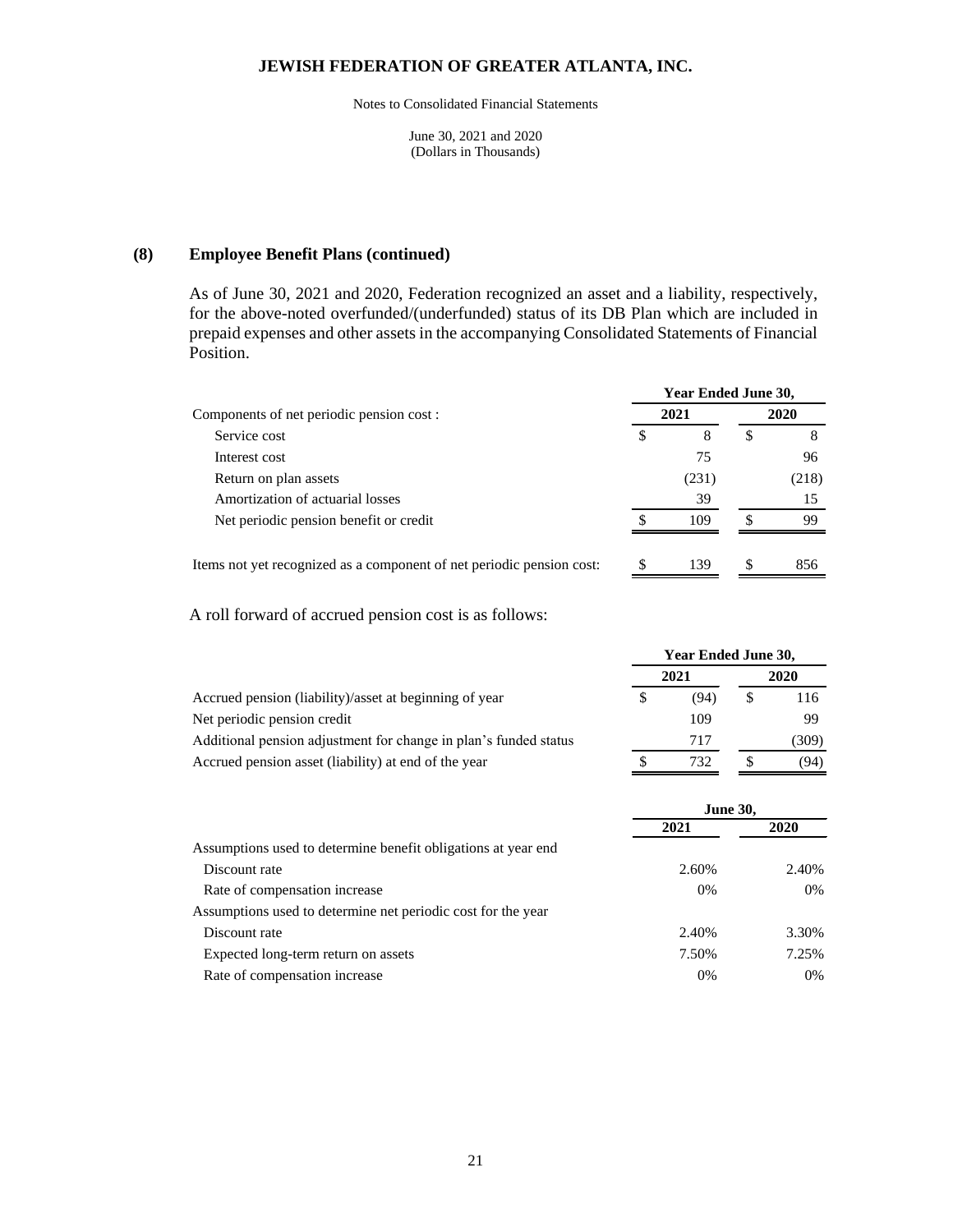Notes to Consolidated Financial Statements

June 30, 2021 and 2020 (Dollars in Thousands)

#### **(8) Employee Benefit Plans (continued)**

The DB Plan's asset allocations at June 30, 2021 and 2020 by asset category were as follows:

|                         | 2021   | 2020   |
|-------------------------|--------|--------|
| <b>Asset Category</b>   |        |        |
| Equity securities       | 67.2%  | 65.4%  |
| Debt securities         | 14.2%  | 16.1%  |
| Other - General Account | 18.6%  | 18.5%  |
| Total                   | 100.0% | 100.0% |

The DB Plan is a prototype plan of the Mutual of America Insurance Company (MOA) and under the agreement with MOA investments are limited to mutual funds in MOA's Pooled Separate Account No. 1 and interest-bearing deposits with MOA. The use of mutual funds allows the DB Plan to achieve investment diversification while minimizing transaction costs.

Performance of the funds is monitored against appropriate market indexes on a quarterly basis. The allocation among asset categories is designed to provide adequate liquidity while obtaining the desired investment returns.

At June 30, 2021, the following annual benefit payments were expected to be paid by the DB Plan:

| <b>Fiscal Year</b> | Amount    |  |  |
|--------------------|-----------|--|--|
|                    |           |  |  |
| 2022               | \$<br>537 |  |  |
| 2023               | 236       |  |  |
| 2024               | 259       |  |  |
| 2025               | 203       |  |  |
| 2026               | 231       |  |  |
| 2027-2031          | 1,670     |  |  |

#### **(9) Credit Agreement**

In October 2010, Federation entered into a \$4,000 unsecured line of credit. Advances carry interest at LIBOR plus 1.25% per annum with a minimum rate of 2.25%. As of June 30, 2021, Federation has not drawn any amount on this line of credit and, accordingly, no amounts were owed at June 30, 2021 or 2020. The line of credit expires on January 31, 2022.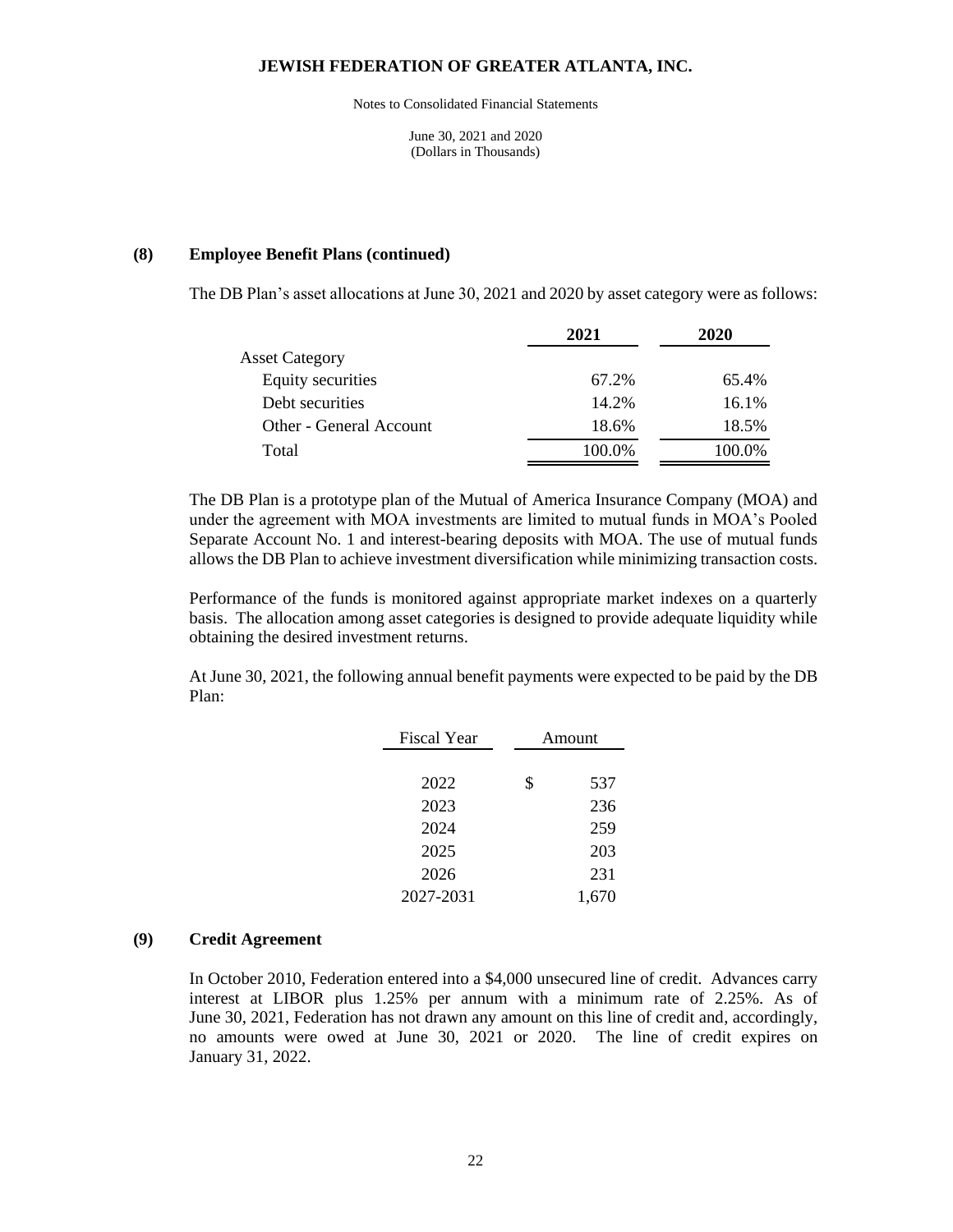Notes to Consolidated Financial Statements

June 30, 2021 and 2020 (Dollars in Thousands)

#### **(10) Net Assets**

The major portion of Federation's net assets with donor restrictions relates to various kinds of endowment funds as follows:

- Donor restricted endowment funds are the result of an agreement between the donor and Federation; the agreement specifies the purpose and the annual amount to be granted.
- Donor Advised Funds are board designated funds that are contributed by the donor who may recommend grants to qualified organizations; the Federation board reviews all recommendations and makes the final decision.
- Supporting Foundations (SF) are board designated funds which receive proposals for grants. Each SF board reviews the proposals and chooses qualifying organizations who will receive grants.
- Permanently restricted funds are included in net assets with donor restrictions on the consolidated statements of financial position. Permanently restricted funds are contributions from donors which Federation considers to be subject to the Uniform Prudent Management of Institutional Funds Act ("UPMIFA") as adopted by the State of Georgia. Federation classifies as permanently restricted net assets (a) the original value of gifts donated to the permanent endowment, (b) the original value of subsequent gifts to the permanent endowment, and (c) accumulations to the permanent endowment made in accordance with the direction of the applicable donor gift instrument at the time the accumulation is added to the fund. The remaining portion of a donor-restricted endowment fund that is not classified in permanently restricted net assets is classified as temporarily restricted net assets until those amounts are appropriated for expenditure by Federation in a manner consistent with the standard of prudence prescribed by UPMIFA.

Federation considers the following factors in making a determination to appropriate or accumulate donor-restricted endowment funds:

- a. The duration and preservation of the fund.
- b. The purposes of Federation and the donor-restricted endowment fund.
- c. General economic conditions.
- d. The possible effect of inflation and deflation.
- e. The expected total return from income and the appreciation of investments.
- f. Other resources of Federation.
- g. The investment policies of Federation.

Federation's Investment Policy is designed to achieve an average return of 8% per year while minimizing risk. The typical endowment fund has a spending policy of 5% per year.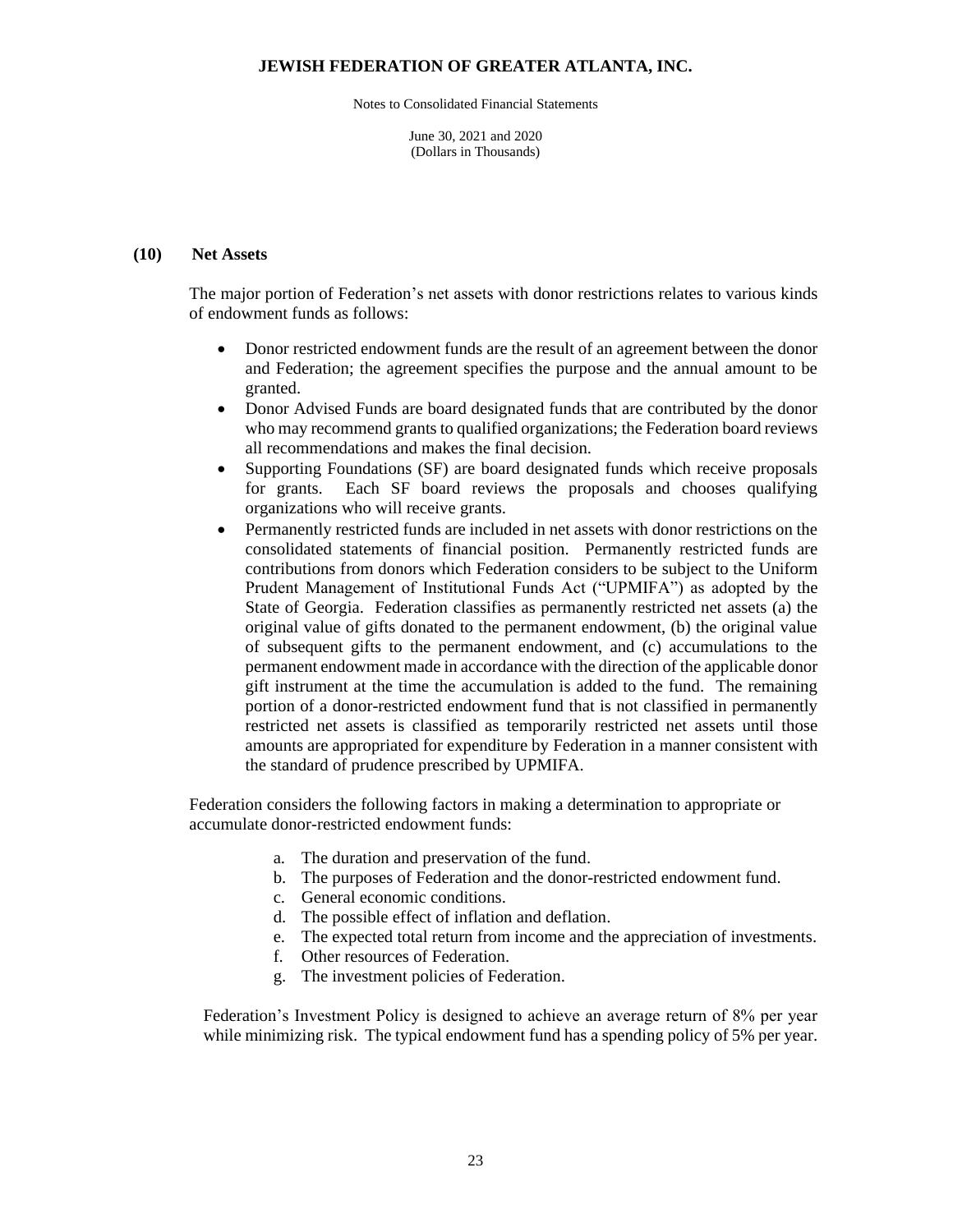Notes to Consolidated Financial Statements

June 30, 2021 and 2020 (Dollars in Thousands)

## **(10) Net Assets (continued)**

A rollforward of endowment funds for the years ended June 30, 2021 and 2020 is as follows:

|                    |               | <b>Without Donor</b> |              | With Donor |       |           |
|--------------------|---------------|----------------------|--------------|------------|-------|-----------|
|                    |               | Restrictions         | Restrictions |            | Total |           |
| Endowment balance, |               |                      |              |            |       |           |
| June 30, 2020      | \$            | 259,576              | \$           | 16,257     | \$    | 275,833   |
| Investment income  |               | 25,319               |              | 3,349      |       | 28,668    |
| Contributions      |               | 26,675               |              | 1,570      |       | 28,245    |
| Grants             |               | (35,372)             |              | (674)      |       | (36,046)  |
| Other              |               | (1, 479)             |              | 474        |       | (1,005)   |
| Endowment balance, |               |                      |              |            |       |           |
| June 30, 2021      |               | 274,719              |              | 20,976     |       | 295,695   |
| All other funds    |               | 17,426               |              | 5,707      |       | 23,133    |
| Total net assets   | <sup>\$</sup> | 292,145              | \$           | 26,683     | \$    | 318,828   |
| Endowment balance, |               |                      |              |            |       |           |
| June 30, 2019      | \$            | 261,025              | \$           | 16,860     | \$    | 277,885   |
| Investment income  |               | 1,828                |              | 37         |       | 1,865     |
| Contributions      |               | 27,808               |              | 153        |       | 27,961    |
| Grants             |               | (34, 389)            |              | (243)      |       | (34, 632) |
| Transfer           |               | 2,562                |              |            |       | 2,562     |
| Other              |               | 742                  |              | (550)      |       | 192       |
| Endowment balance, |               |                      |              |            |       |           |
| June 30, 2020      |               | 259,576              |              | 16,257     |       | 275,833   |
| All other funds    |               | 15,005               |              | 7,808      |       | 22,813    |
| Total net assets   | \$            | 274,581              | \$           | 24,065     | \$    | 298,646   |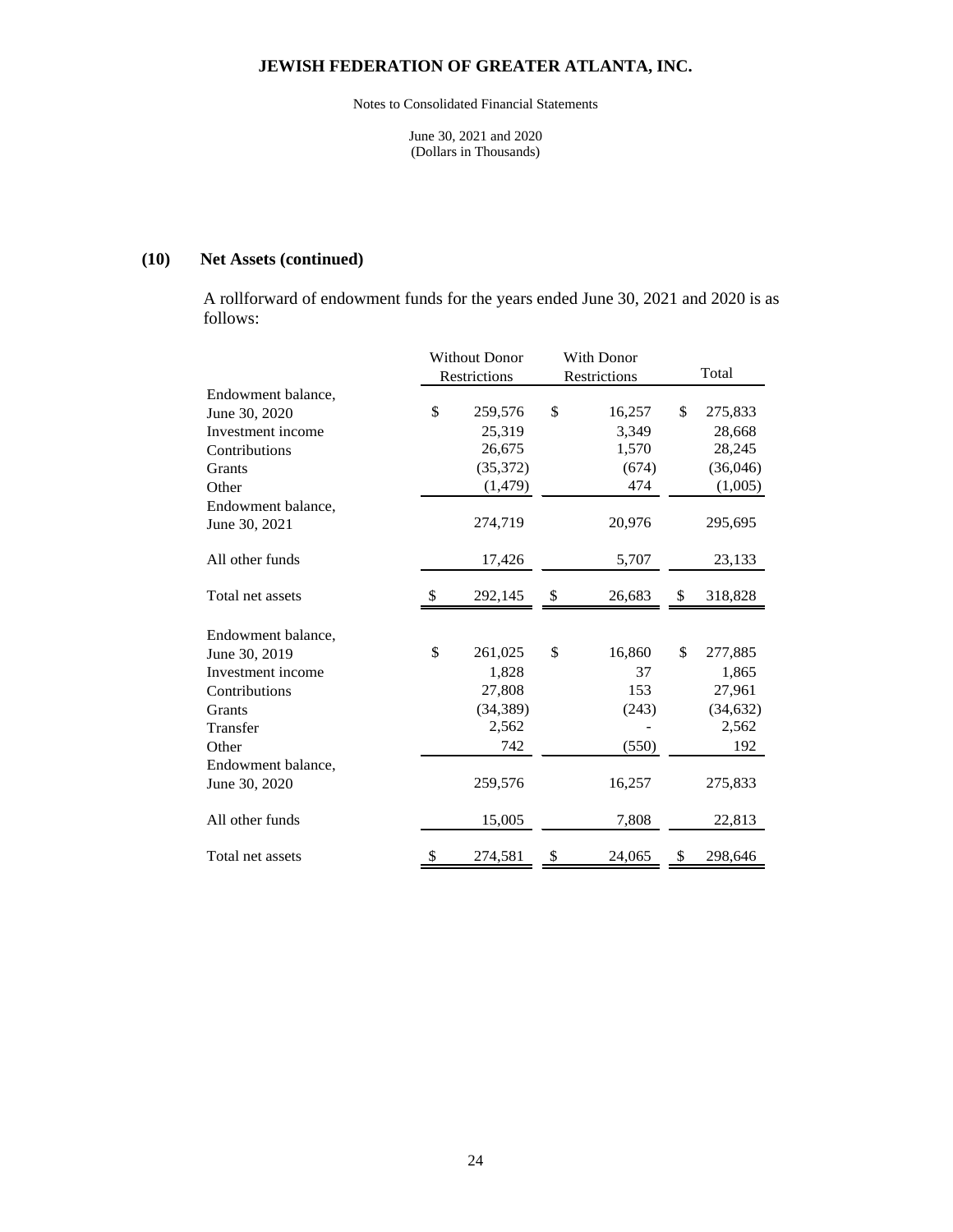Notes to Consolidated Financial Statements

June 30, 2021 and 2020 (Dollars in Thousands)

#### **(10) Net Assets (continued)**

A detail of the unrestricted and board designated net assets by type of fund is as follows:

|                                       | <b>June 30,</b> |         |    |         |
|---------------------------------------|-----------------|---------|----|---------|
|                                       |                 | 2021    |    | 2020    |
| Unrestricted:                         |                 |         |    |         |
| <b>Endowment Funds</b>                |                 |         |    |         |
| <b>Undesignated Endowment</b>         | \$              | 7,544   | \$ | 5,962   |
| Other balances                        |                 | 6,663   |    | 6,281   |
| <b>Total Endowment</b>                |                 | 14,207  |    | 12,243  |
| All Other Funds                       |                 |         |    |         |
| Property used in operations           |                 | 5,557   |    | 5,762   |
| Accumulated pension loss              |                 | (139)   |    | (856)   |
| <b>ALEF</b>                           |                 | 400     |    | 370     |
| Other balances                        |                 | 823     |    | 311     |
| <b>Total Other Funds</b>              |                 | 6,641   |    | 5,587   |
| Total                                 | \$              | 20,848  | \$ | 17,830  |
| <b>Board Designated:</b>              |                 |         |    |         |
| <b>Endowment Funds</b>                |                 |         |    |         |
| Donor Advised Funds (A)               | \$              | 217,465 | \$ | 207,368 |
| Supporting Foundations (B)            |                 | 43,047  |    | 39,965  |
| <b>Total Endowment</b>                |                 | 260,512 |    | 247,333 |
| All Other Funds                       |                 |         |    |         |
| Prior Campaign (C)                    |                 | 5,665   |    | 5,538   |
| <b>General Fund</b>                   |                 | 4,004   |    | 3,094   |
| Community Capital Campaign            |                 | 55      |    | 55      |
| Other balances                        |                 | 1,061   |    | 731     |
| <b>Total Other Funds</b>              |                 | 10,785  |    | 9,418   |
| Total                                 | \$              | 271,297 | \$ | 256,751 |
| Total Unrestricted & Board Designated | \$              | 292,145 | \$ | 274,581 |

(A) 458 and 446 individual funds at June 30, 2021 and 2020, respectively

(B) 7 foundations at June 30, 2021 and 2020

(C) Funds raised during campaign of each respective year and designated for Federation operations in the succeeding year